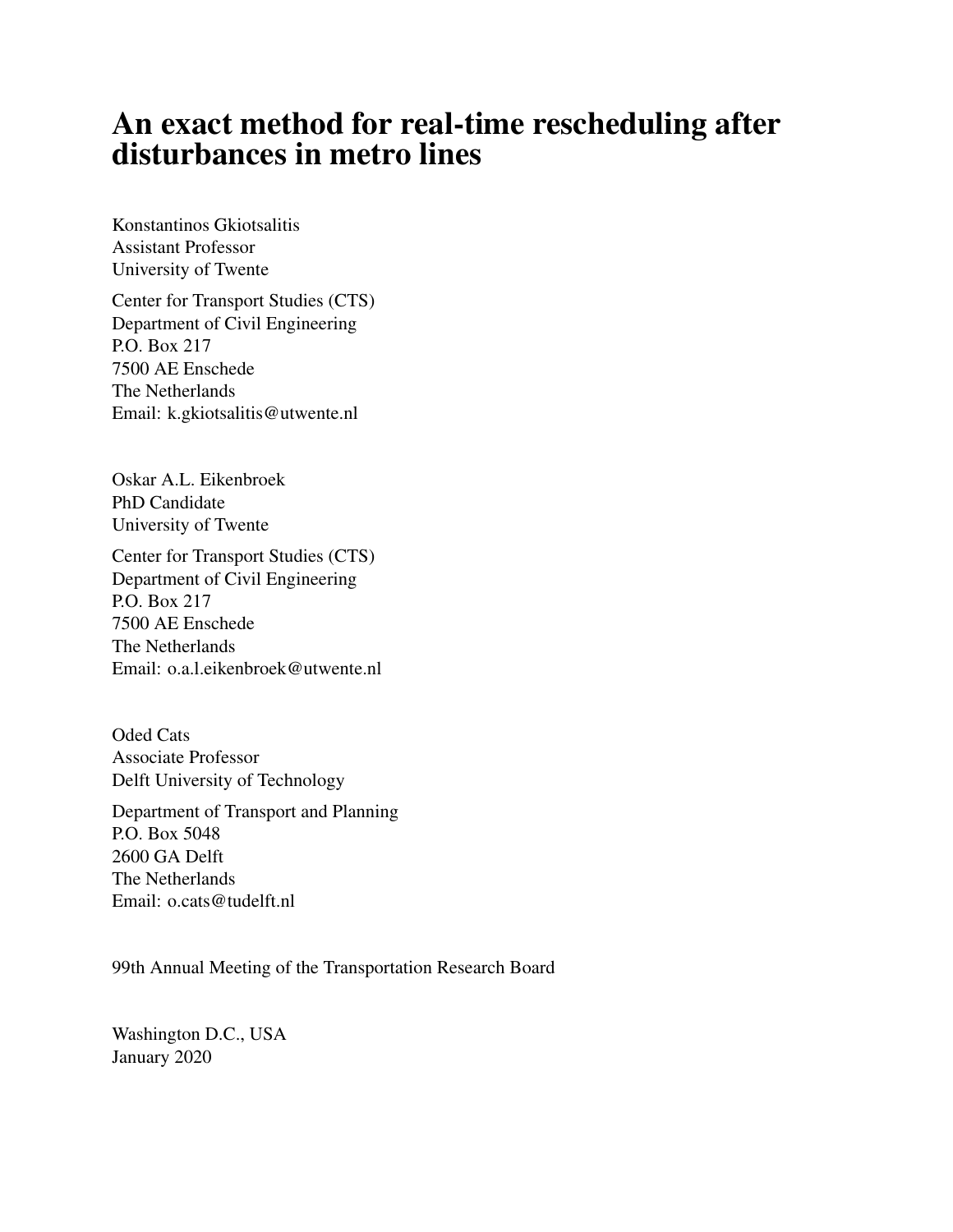# ABSTRACT

This study proposes an exact model for timetable recovery after disturbances. Our model is applicable to high frequency services that operate under frequencies of at least 5 trips per hour. The objective of our model is the minimization of the deviation between the actual headways and their planned (target) values - a typical objective in high frequency services that indicates the service regularity. In the formulation of the timetable recovery model, we focus on metro lines with stable dwell times at stations that are not sensitive to changes in passenger demand. The resulting model is nonlinear and non-smooth; thus, it cannot be solved to optimality. To rectify this, we propose a model reformulation using slack variables. The reformulated program is equivalent to the original one and can be solved to global optimality in real time with exact optimization methods for quadratic programming. With our model, we investigate how many upstream trips should be rescheduled to respond to a service disturbance using real data from the red metro line in Washington D.C. Our experiments demonstrate an improvement potential of the service regularity by up to 30% if we reschedule the five upstream trips of a disrupted train.

Keywords: rescheduling; high-frequency services; disturbance management; metro recovery; regularity-based services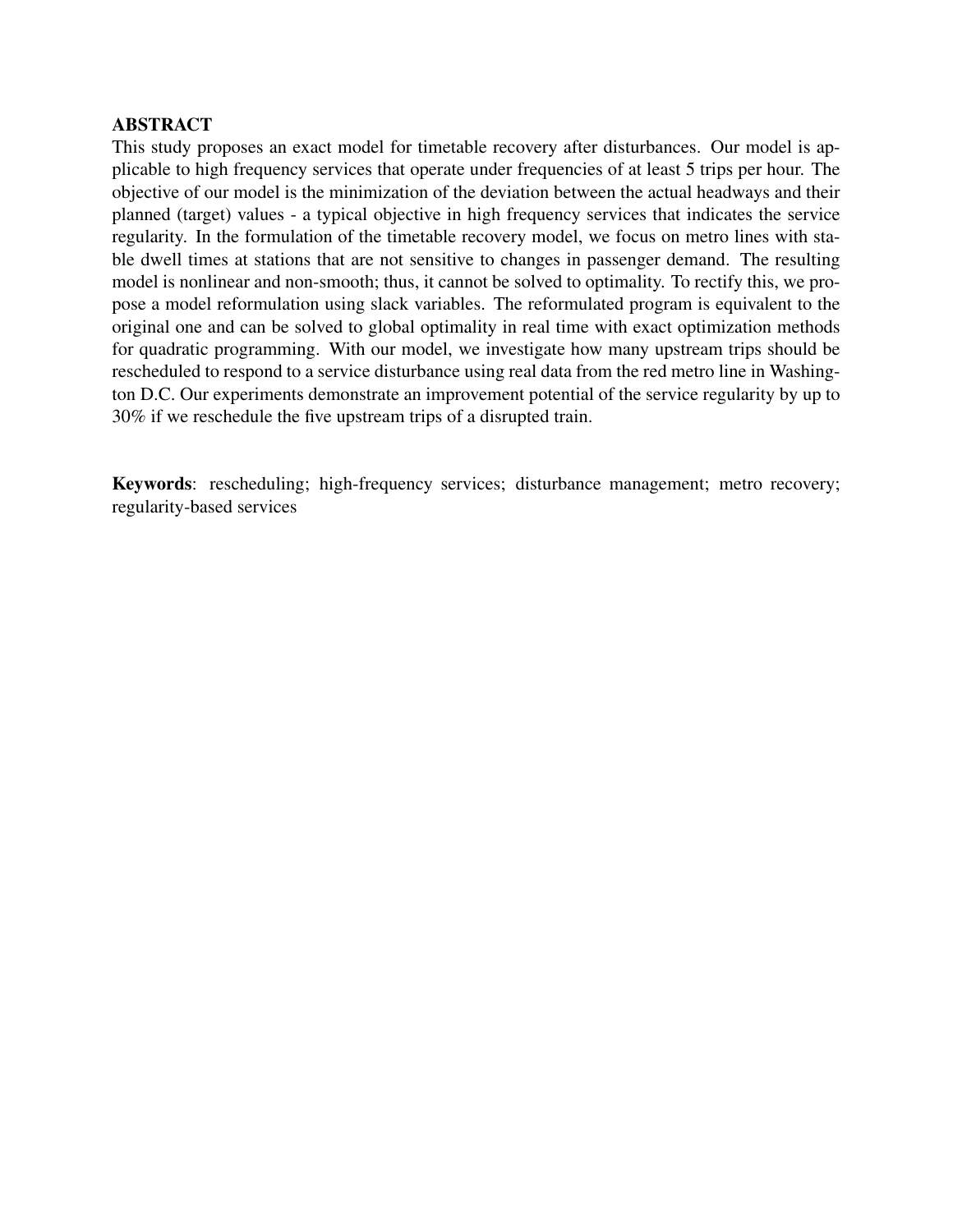#### INTRODUCTION

The planning of metro lines consists of the strategic stage (determination of stops and routes), tactical stage (frequency settings, timetable design, crew and vehicle schedules), and the operational stage (timetable rescheduling, holding, short-turning/stop-skipping). Metro line operators in dense urban areas operate under regularity-based schemes that aim at maintaining the headways among successive trips [Zhu and Goverde](#page-16-0) (*[1](#page-16-0)*). To achieve this, timetables are developed considering robustness to travel time variations and are frequently rescheduled to adapt to operational disturbances (i.e., unexpected travel or dwell times). The real-time rescheduling of timetables is classified under the category of *disturbance* management and differs from *disruption* management which deals with large incidents, like station closures, and requires further control measures such as the cancellation of trips, re-routing or short-turnings [Jespersen-Groth et al.,](#page-16-1) [Cacchiani et al.](#page-16-2)  $(2, 3)$  $(2, 3)$  $(2, 3)$  $(2, 3)$  $(2, 3)$ .

In [Zilko et al.](#page-16-3) (*[4](#page-16-3)*) and [Ghaemi et al.](#page-16-4) (*[5](#page-16-4)*), methods for the reliable disruption length estimation were proposed to reduce the negative impact inflicted by a disruption. [Zhu and Goverde](#page-16-0) (*[1](#page-16-0)*) proposed a mixed integer linear programming (MILP) model that allows to skip/add stops or perform short-turnings when a disruption occurs. Other studies propose contingency plans based on the original timetable to deal with disruptions, e.g. [Chu and Oetting](#page-17-0) (*[6](#page-17-0)*). Since extensive disruptions and disruption management are not the primary focus of this work, we refer the interested reader to the comprehensive literature study of [Ghaemi et al.](#page-17-1) (*[7](#page-17-1)*) on disruption management.

In this study, we focus on the problem of disturbance management to produce an efficient model that can react to disturbances and re-time the dispatching times of trips in real-time. Solutions to this problem commonly adopt local re-timing to adjust the timetable, see [D'Ariano](#page-17-2) [et al.,](#page-17-2) [Corman et al.,](#page-17-3) [Meng and Zhou](#page-17-4) (*[8,](#page-17-2) [9,](#page-17-3) [10](#page-17-4)*). [D'Ariano et al.](#page-17-2) (*[8](#page-17-2)*) aimed at improving the punctuality of trains by routing and sequencing trains in an iterative manner - first, an optimal train sequencing was produced for the given train routes, and then this solution was improved by locally rerouting some trains. Their solution method was based on local search and Branch and Bound (B&B) given the discrete nature of the problem. This work was extended in [Corman et al.](#page-17-3) (*[9](#page-17-3)*) incorporating effective rescheduling algorithms and local rerouting strategies in a Tabu search scheme. [Corman et al.](#page-17-3) (*[9](#page-17-3)*) alternated between a fast heuristic and a truncated B&B algorithm for computing train schedules within a short computation time, without guaranteeing the convergence to a globally optimal solution.

[Pellegrini et al.](#page-17-5) (*[11](#page-17-5)*) aimed at minimizing delays after an unexpected disturbance perturbs the operations by seeking the best train routing and scheduling. The proposed model was a mixed integer linear program, representing the infrastructure with fine granularity. Solving the model of [Pellegrini et al.](#page-17-5) (*[11](#page-17-5)*) to global optimality is not feasible in most of the cases, and the reported computational costs are typically beyond one and a half minute, even with the use of heuristics.

Most relevant to our work, [Krasemann](#page-17-6) (*[12](#page-17-6)*) focuses solely on the timetable rescheduling after a disturbance. In [Krasemann](#page-17-6) (*[12](#page-17-6)*), the rescheduling problem was not solved to global optimality. Instead, a greedy heuristic was introduced to ensure that a (hopefully) good-enough solution is obtained within a short time (within 30 seconds). To this end, [Krasemann](#page-17-6) (*[12](#page-17-6)*) introduced directly a heuristic solution method without modeling the timetable rescheduling problem as a mathematical program.

Apart from the works on disturbances at rail operations, several algorithms for the recovery of timetables have been developed for bus operations, which are inherently prone to disturbances given that they typically operate in mixed-traffic environments, e.g. [Gkiotsalitis and Cats,](#page-17-7) [Gkiot-](#page-17-8)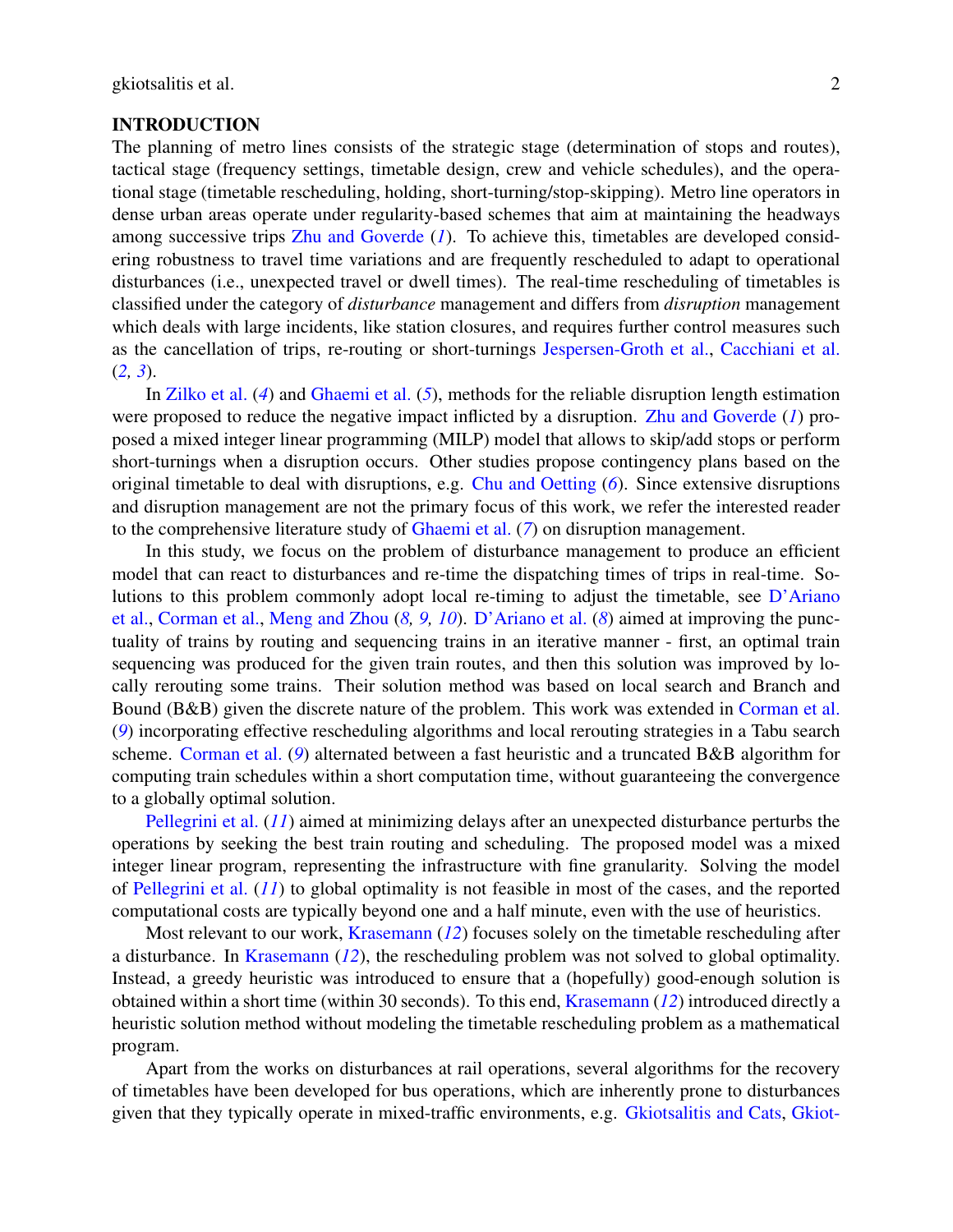[salitis et al.,](#page-17-8) [Gkiotsalitis and Van Berkum](#page-17-9) (*[13,](#page-17-7) [14,](#page-17-8) [15](#page-17-9)*). Bus operators apply dynamic control strategies such as stop-skipping [\(Sun and Hickman,](#page-17-10) [Liu et al.,](#page-17-11) [Chen et al.,](#page-17-12) [Gkiotsalitis](#page-17-13) (*[16,](#page-17-10) [17,](#page-17-11) [18,](#page-17-12) [19](#page-17-13)*)), bus holding [\(Newell,](#page-17-14) [Hernández et al.,](#page-17-15) [Wu et al.,](#page-17-16) [Gavriilidou and Cats,](#page-18-0) [Gkiotsalitis and Cats](#page-18-1) (*[20,](#page-17-14) [21,](#page-17-15) [22,](#page-17-16) [23,](#page-18-0) [24](#page-18-1)*)) or rescheduling [\(Adamski and Turnau,](#page-18-2) [Strathman et al.](#page-18-3) (*[25,](#page-18-2) [26](#page-18-3)*)) to improve the service regularity. Nevertheless, rescheduling methods typically resort to heuristics, such as evolutionary optimization approaches, to obtain a solution in real-time given the computational complexity of the problem [Gkiotsalitis and Alesiani](#page-18-4) (*[27](#page-18-4)*).

Unlike past works that propose complex mixed integer programs that cannot be easily solved in real-time or heuristics that do not return a globally optimal solution, in this study we propose a novel quadratic programming formulation which is proved to be convex and can reschedule a timetable every time a disturbance occurs. The contributions of our work to the state of the art are:

- a novel mathematical program for train rescheduling that can be solved in real-time;
- problem reformulation and a solution approach that guarantees convergence towards a globally optimal solution.

The remainder of this study is structured as follows: in section [2,](#page-3-0) we formulate our problem and we introduce the objectives and constraints of our main mathematical model. The mathematical model is presented in section [3](#page-8-0) and is reformulated to ensure its feasibility after relaxing its soft constraints. This mathematical model is non-smooth and its objective function is not differentiable at every point of its domain - prohibiting the application of an exact solution method. To rectify this, in section [4](#page-9-0) we propose a model reformulation with the introduction of slack variables. The reformulated program is proved to have a globally optimal solution and can be easily solved with exact optimization methods. A detailed demonstration of our model in a toy network is presented in section [5.](#page-9-1) This demonstration facilitates the reproduction of our work. In addition, the application of our approach to the red metro line in Washington D.C. is presented in the same section demonstrating that we can achieve a significant benefit if we reschedule the dispatching times of up to 5 upstream trips of a train that exhibits a disturbance. Finally, section [6](#page-15-0) provides the concluding remarks and discusses the future direction.

#### <span id="page-3-0"></span>PROBLEM DEFINITION

#### Trip re-indexing after a disturbance

We consider a metro line operating in a loop that serves a set of ordered stations  $S = \langle 1, 2, ..., s, ...\rangle$ with 1 being the dispatching station (see Fig[.1\)](#page-4-0). The ordered set of daily trips operating in this line is N. When the operations of a trip  $m \in N$  are disturbed, the set of its following up trips (henceforth referred as *upstream* trips) is  $N_m = \{m+1, m+2, ...\}$  with  $N_m \subset N$ . To alleviate the effects of the disturbance, the dispatching times of all trips  $j \in N_m$  are modified following a headway-based optimization process.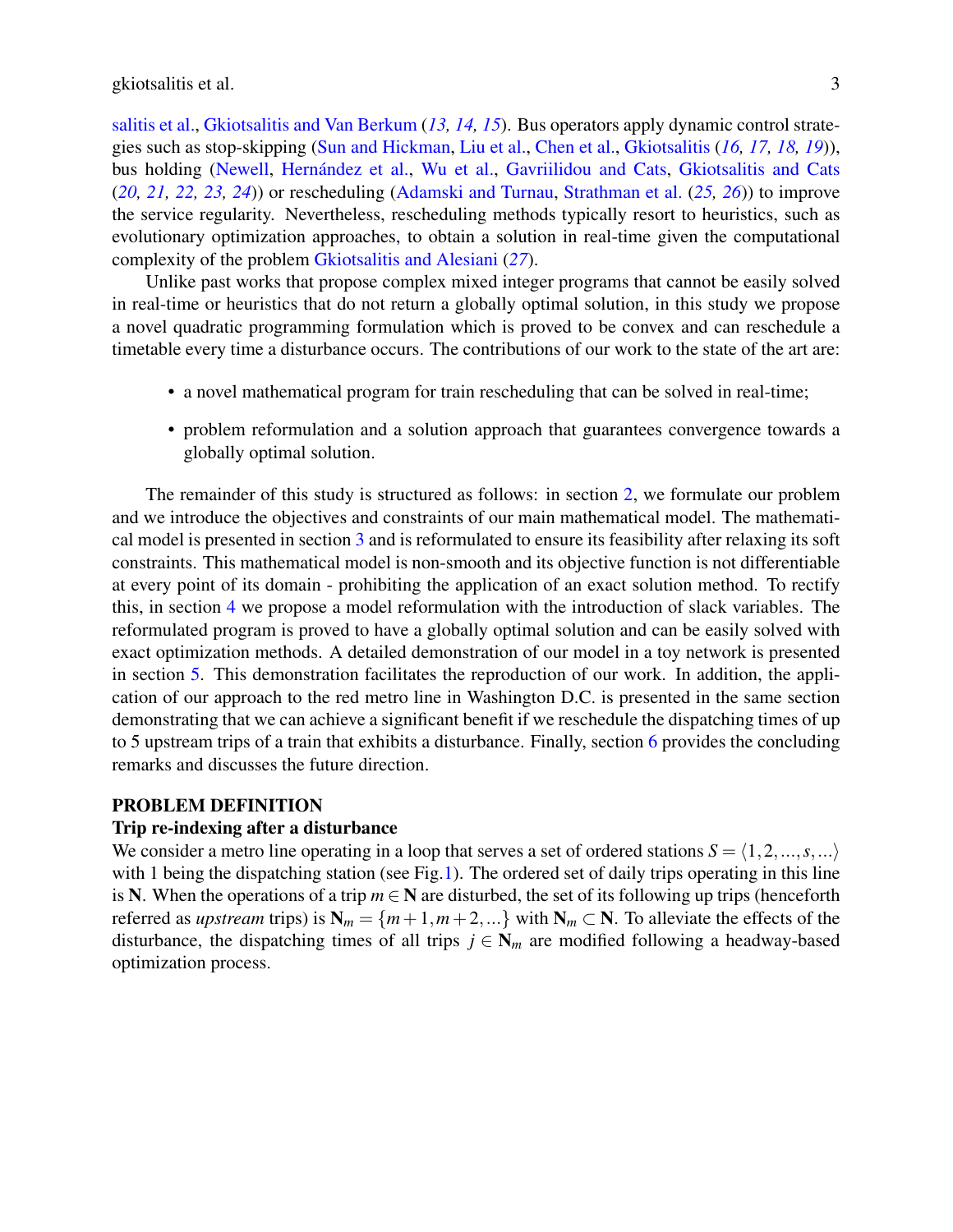<span id="page-4-0"></span>

FIGURE 1 : Illustration of loop-formed metro line

The choice of the length of set  $N_m$  has significant practical implications. For instance, if  $N_m = \{m+1,m+2,...\}$  contains all remaining daily trips the computational cost of rescheduling their dispatching times increases. In addition to the increase of the computational costs, modifying the dispatching times of trips that are expected to be dispatched in the far future might be proved irrelevant if further disturbances occur in the near future and we need to re-optimize. For this reason, the sensitivity of the solution performance to the number of rescheduled upstream trips, N*m*, is investigated in our case study.

Let us re-index set  $N_m = \{m+1, m+2, ...\}$  into  $N_m = \{0, 1, ..., n\}$  where trip 0 has already been dispatched and exhibits a disturbance, and *n* the last trip in  $N_m$ . Thus, trips 0 and  $n + 1$  are the "boundaries" of our problem because their dispatching times cannot be modified.

Let  $\delta_j \in \mathbb{R}_{\geq 0}$  denote the originally planned dispatching time of each trip  $j \in \{1, 2, ..., n\}$  (the time reported at the timetable). Then,  $\delta_1 < \delta_2 < ... < \delta_i < ... < \delta_n$ . The decision variable is an *n*-valued vector  $\mathbf{x} = \{x_1, x_2, ..., x_n\}$  which expresses the dispatching time modification (offset) of each trip  $j \in \mathbb{N}_m$ , where  $\mathbf{x} \in \mathbb{R}^n$ . Thus, the adjusted dispatching times of trips  $\{1, 2, ..., n\}$  are  ${\delta_1 + x_1, \delta_2 + x_2, ..., \delta_n + x_n}.$ 

Before introducing the vehicle motion law that determines the train trajectories, we list the main assumptions from past literature that also apply to our study:

- 1. Dwell times are pre-determined at the station level and are not influenced by the passenger demand due to service provider policies or opening/closing the doors automatically.
- 2. Service supply is determined at the frequency settings stage and ensures that the passenger demand can be accommodated even at the maximum load point [Marguier,](#page-18-5) [Lin and](#page-18-6) [Wilson,](#page-18-6) [Eberlein et al.,](#page-18-7) [Daganzo](#page-18-8) (*[28,](#page-18-5) [29,](#page-18-6) [30,](#page-18-7) [31](#page-18-8)*). That is, dispatching time changes will not lead to overcrowding because the service supply can accommodate the demand.

#### Vehicle trajectories

With assumptions 1-2, we can outline a set of rules governing the vehicle movements. For this, we briefly introduce the notation in Table [1.](#page-5-0)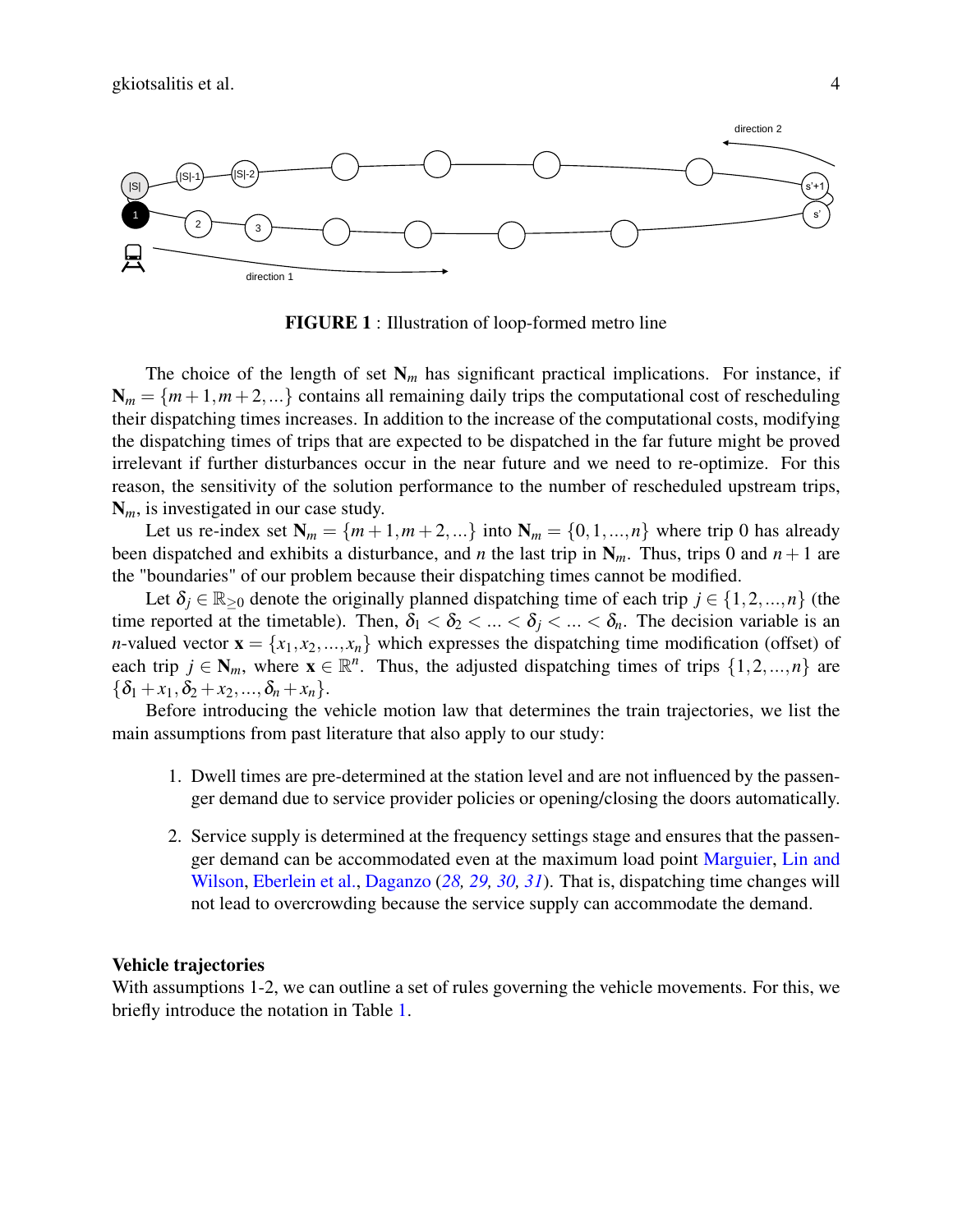gkiotsalitis et al. 5

<span id="page-5-0"></span>

| <b>Sets</b>               |                                                                                                                        |
|---------------------------|------------------------------------------------------------------------------------------------------------------------|
| $S = \{1, , s, \}$        | ordered set of consecutive stations;                                                                                   |
| $N_m = \{1, 2, , n\}$     | ordered set of future trips under consideration;                                                                       |
| <b>Indices</b>            |                                                                                                                        |
| J                         | index of vehicles;                                                                                                     |
| S                         | index of stations;                                                                                                     |
| Parameters                |                                                                                                                        |
| $h_{min}, h_{max}$        | Minimum and maximum headways (agency's requirements) between two<br>successive dispatches from the first station       |
| $\beta_j$                 | latest possible dispatching time of any trip $j \in N_m$ to avoid schedule sliding<br>and/or disrupting crew schedules |
| $\pi_i$                   | the earliest possible dispatching time of any trip $j \in N_m$ to ensure vehicle<br>circulation                        |
| $\delta_j$                | originally planned dispatching time of trip $j \in N_m$                                                                |
| $h_{js}^*$                | scheduled (target) headway of trip $j \in N_m$ at station $s \in \{2, 3, ,  S  - 1\}$                                  |
| $t_{j,s}$                 | expected inter-station travel time of trip $j \in N_m$ from station s to station $s + 1$                               |
| $k_{j,s}$                 | pre-determined dwell time of trip $j \in N_m$ at station $s \in \{2, 3, ,  S \}$                                       |
| $\bar{a}_{0s}$            | the realized arrival times of trip 0 at stations $s = \{2, 3, ,  S \}$                                                 |
| $\bar{\delta}_0$          | the realized dispatching time of trip 0                                                                                |
| <b>Decision Variables</b> |                                                                                                                        |
| ${x_1,,x_n}$              | the dispatching time offsets of trips $j \in \{1, 2, , n\}$ from $\delta_j$ ;                                          |
| Variables                 |                                                                                                                        |
| $a_{2}$                   | arrival time of trin <i>i</i> at station <i>s</i> where $s \in \{2, 3, \ldots, n\}$<br> S                              |

arrival time of trip *j* at station *s*, where  $s \in \{2, 3, ..., |S|\}$ *h*<sub>*js*</sub> headway between trips *j* and *j* − 1 at station *s*.

#### TABLE 1 : Nomenclature

<span id="page-5-1"></span>The expected arrival time  $a_{j,s}$  of a trip  $j \in \{1,2,...,n\}$  at station  $s \in \{2,3,...,|S|\}$  is

$$
a_{j,s} := (\delta_j + x_j) + \sum_{\phi=1}^{s-1} \tau_{j,\phi} + \sum_{\phi=2}^{s-1} k_{j,\phi}
$$
 (1)

where  $\delta_j$  is the planned dispatching time,  $x_j$  the dispatching offset,  $\tau_{j,\phi}$  the travel time from station  $\phi$  to  $\phi + 1$  and  $k_{j,\phi}$  the dwell time at station  $\phi$ . In addition,  $\sum_{\phi=1}^{s-1}$  $\int_{\phi=1}^{s-1} \tau_{j,\phi}$  is the total travel time from the first station until station *s* and  $\sum_{\phi=2}^{s-1}$  $\phi = \phi^{-1} k_{j,\phi}$  the accumulated dwell times from stations 2,3,...,*s* − 1. Note that the dwell times are aggregated starting from station 2.

From Eq.[\(1\)](#page-5-1), the arrival time of each trip  $j \in N_m$  at each station *s* varies according to the decision variable values of  $x_j$ . Therefore, Eq.[\(1\)](#page-5-1) can be succinctly written as:

$$
a_{j,s} := x_j + c_{j,s}, \ \forall j \in N_m, \forall s \in \{2, 3, ..., |S|\}
$$
 (2)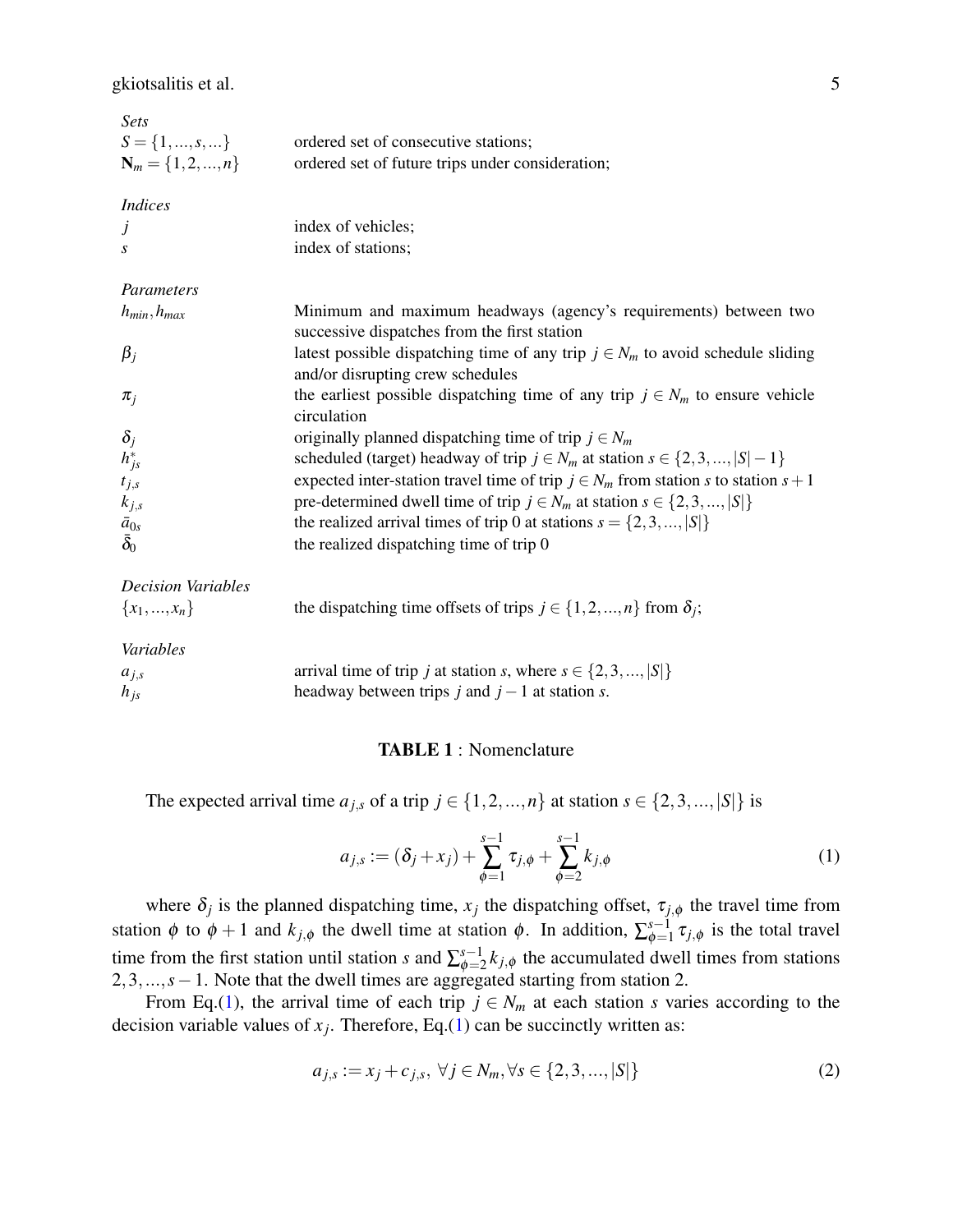<span id="page-6-2"></span>where

$$
c_{j,s} := \delta_j + \sum_{\phi=1}^{s-1} \tau_{j,\phi} + \sum_{\phi=2}^{s-1} k_{j,\phi}, \ \forall j \in N_m, \forall s \in \{2,3,...,|S|\}
$$
(3)

<span id="page-6-0"></span>The time headway  $h_{j,s}$  of two successive trips  $j-1$  and  $j \in N_m \setminus \{1\}$  at the time of their arrival at station  $s \in S \setminus \{1\}$  is defined as

$$
h_{j,s} := a_{j,s} - a_{j-1,s} = (x_j + c_{j,s}) - (x_{j-1} - c_{j-1,s}), \ \ \forall j \in \{2,3,...,n\}, \forall s \in \{2,3,...,|S|\}
$$
(4)

## Boundary conditions

Eq.[\(1\)](#page-5-1) and [\(4\)](#page-6-0) are interrelated and express the dynamic equations of the movement of trains. To apply them in practice, initial conditions are required. The first initial condition is that the arrival times  $\bar{a}_{0,s}$  of trip 0 at stations  $s \in \{2,...,|S|\}$  are not affected by the decision variables since trip 0 has already been dispatched.

<span id="page-6-1"></span>Incorporating this initial condition, the time headways between trip 1 and its preceding one, 0, are:

$$
h_{1,s} := x_j + c_{j,s} - \bar{a}_{0,s}, \forall s \in \{2,3,...,|S|\}
$$
\n<sup>(5)</sup>

Thus, Eq.[\(5\)](#page-6-1) links the time headways between trip 1 and 0 with the dispatching time offset of trip  $1, x_1$ .

#### **Constraints**

A first constraint is imposed by the latest possible dispatching time of a trip. While some works compute the vehicle and crew schedules together with the departure times of trips [Walker et al.](#page-18-9) (*[32](#page-18-9)*), most works treat them separately [Krasemann](#page-17-6) (*[12](#page-17-6)*). Therefore, it is not practical to delay the dispatching time of a trip further than a certain threshold because that would lead to schedule sliding. If  $\beta_j$  is that pre-planned threshold, then

$$
\delta_j + x_j \le \beta_j, \ \forall j \in N_m \tag{6}
$$

<span id="page-6-4"></span><span id="page-6-3"></span>Additionally, agencies have specific requirements on the minimum and maximum allowable dispatching headway, *hmin*,*hmax*, to ensure a minimum level of service [Ceder](#page-18-10) (*[33](#page-18-10)*). This constraint can be expressed as:

$$
h_{min} \le (\delta_j + x_j) - (\delta_{j-1} + x_{j-1}) \le h_{max} \ \forall j \in \{2, 3, ..., n\}
$$
 (7)

<span id="page-6-5"></span>and, in the boundary case where  $j = 1$ ,

$$
h_{min} \le (\delta_j + x_j) - \bar{\delta}_0 \le h_{max} \tag{8}
$$

where  $\bar{\delta}_0$  is the realized dispatching time of trip 0.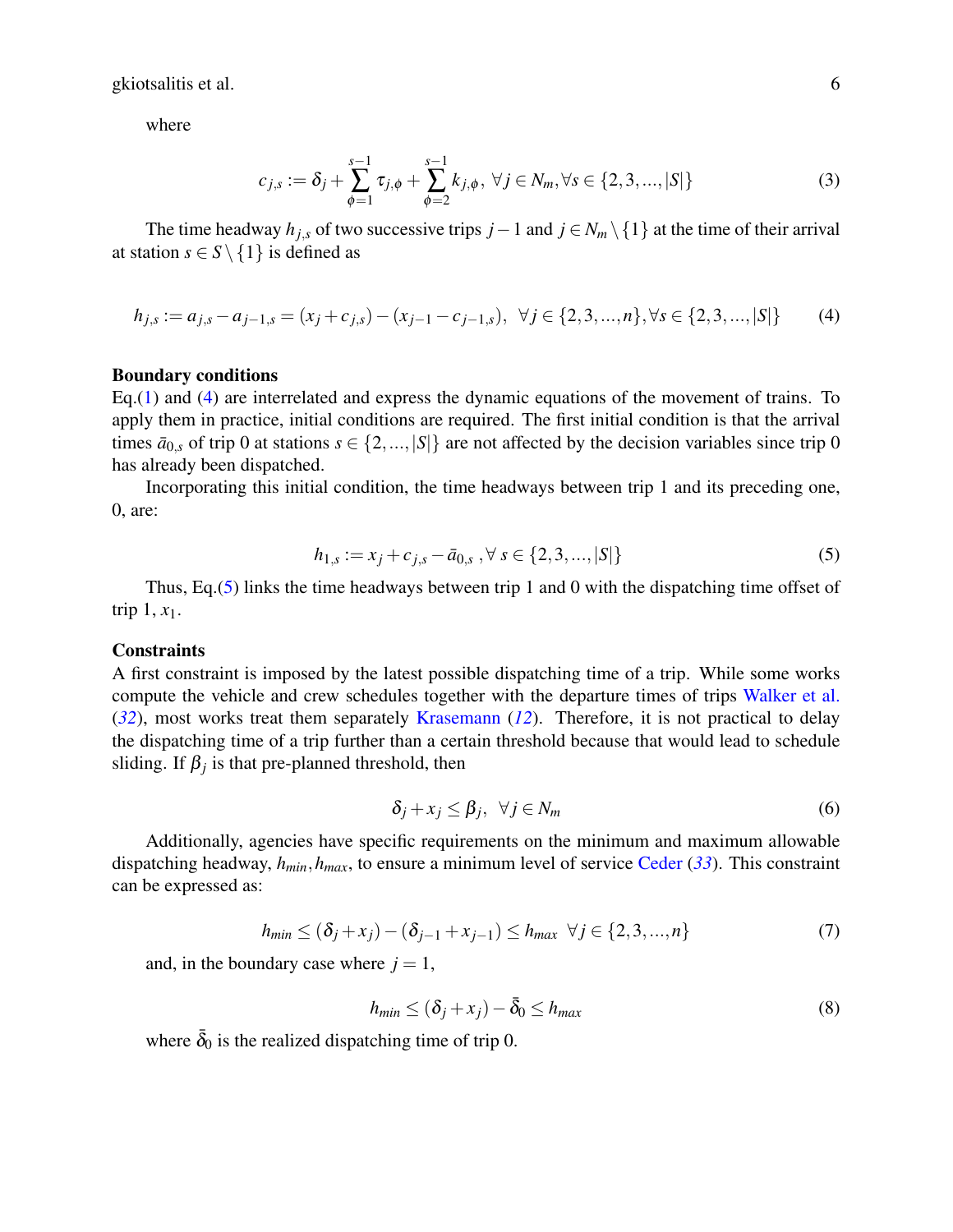<span id="page-7-1"></span>Lastly, to ensure the circulation of vehicles, each trip *j* should depart after time  $\pi$ <sub>*i*</sub> which is the time that the vehicle and driver assigned to perform trip *j* have completed their previous trip and are ready to start trip *j*. The vehicle circulation constraint is modeled as:

$$
\delta_j + x_j \ge \pi_j \quad \forall j \in \{1, 2, 3, \dots, n\}
$$
\n
$$
(9)
$$

## Objective Function

In high-frequency services, each one of the trips  $\{1, 2, ..., n\}$  has a target headway  $h_{j,s}^*$  with its leading train at any station *s* ∈ {2,...,|*S*|−1} [Gkiotsalitis et al.](#page-18-11) (*[34](#page-18-11)*). The target headway is determined at the tactical planning stage and should be maintained during the daily operations [Trompet et al.](#page-18-12) (*[35](#page-18-12)*).

<span id="page-7-0"></span>When striving to maintain the target (ideal) headways, the objective is to minimize the headway variance around the target values. To achieve that, the optimal dispatching offset  $x = \{x_1, x_2, ..., x_n\}$ should be the solution of:

$$
\min_{\mathbf{h}} \sum_{s=2}^{|S|-1} \sum_{j=1}^{n} (h_{j,s} - h_{j,s}^*)^2
$$
 (10)

which expresses the variance of headways around their target values which, in the ideal case, can be equal to zero.

<span id="page-7-2"></span>Eq. $(10)$  can be equivalently expressed as:

$$
\min_{x} f(x) := \sum_{s=2}^{|S|-1} ((x_1 + c_{1,s}) - \bar{a}_{0,s} - h_{1,s}^*)^2 + \sum_{s=2}^{|S|-1} \sum_{j=2}^n ((x_j + c_{j,s}) - (x_{j-1} + c_{j-1,s}) - h_{j,s}^*)^2
$$
\n(11)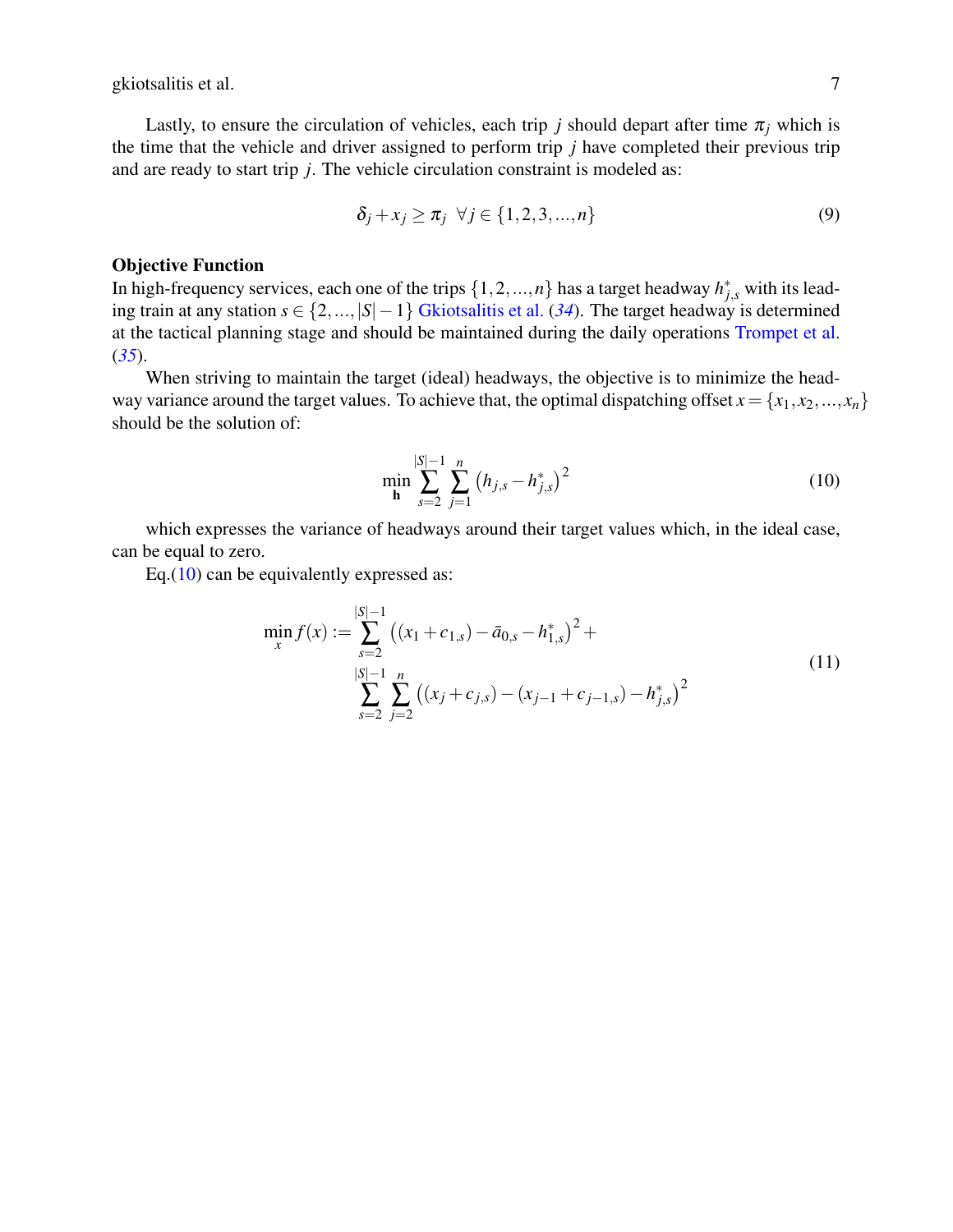#### <span id="page-8-0"></span>MATHEMATICAL PROGRAM

Combining the expected trajectories of future trips and the objective function yields our main mathematical program which can be written as:

$$
(Q): \min_{x} \sum_{s=2}^{|S|-1} ((x_1 + c_{1,s}) - \bar{a}_{0,s} - h_{1,s}^*)^2 + \sum_{s=2}^{|S|-1} \sum_{j=2}^n ((x_j + c_{j,s}) - (x_{j-1} + c_{j-1,s}) - h_{j,s}^*)^2
$$
  
s.t.  $h_{min} \leq (\delta_j + x_j) - (\delta_{j-1} + x_{j-1}), \forall j \in \{2, 3, ..., n\}$   
 $(\delta_j + x_j) - (\delta_{j-1} + x_{j-1}) \leq h_{max}, \forall j \in \{2, 3, ..., n\}$   
 $h_{min} \leq (\delta_1 + x_1) - \bar{\delta_0}$   
 $(\delta_1 + x_1) - \bar{\delta_0} \leq h_{max}$   
 $(\delta_j + x_j) \leq \beta_j, \forall j \in \{1, 2, ..., n\}$   
 $(\delta_j + x_j) \geq \pi_j, \forall j \in \{1, 2, ..., n\}$   
 $c_{j,s} = \delta_j + \sum_{\phi=1}^{s-1} \tau_{j,\phi} + \sum_{\phi=2}^{s-1} k_{j,\phi}, \forall j \in N_m, \forall s \in \{2, 3, ..., |S|\}$   
 $x_j \in \mathbb{R}, \forall j \in \{1, 2, ..., n\}$ 

#### Infeasibility and hard/soft constraints

Program (*Q*) can be succinctly written as:

(Q): 
$$
\min_{x} f(x)
$$
  
s.t.  $x \in \mathcal{F} := \{x \mid x \text{ satisfy Eq.}(3), (6) - (9), (11)\}\$  (13)

where  $\mathscr F$  is the feasible set. Note that from the above constraints, the equality constraints of Eq.[\(3\)](#page-6-2),[\(11\)](#page-7-2) should be always satisfied because they are physical (hard) constraints that set the values of arrival times, headways and the objective function. Additionally, the circulation inequality constraints of Eq.[\(9\)](#page-7-1) are also hard constraints because a trip cannot start if a vehicle/driver is not yet available. In contrast, the inequality constraints of  $Eq.(6),(7),(8)$  $Eq.(6),(7),(8)$  $Eq.(6),(7),(8)$  $Eq.(6),(7),(8)$  $Eq.(6),(7),(8)$  $Eq.(6),(7),(8)$  cannot be always satisfied at the same time and some of them should be prioritized in the expense of others. Indeed, program  $(Q)$  might not have a feasible solution for some values of the inequality constraints of Eq.[\(6\)](#page-6-3),[\(7\)](#page-6-4),[\(8\)](#page-6-5) yielding an empty feasibility set  $\mathcal F$  (refer to Lemma [.1](#page-18-13) in the Appendix).

Therefore, we relax the inequality constraints of schedule sliding presented in Eq.[\(6\)](#page-6-3) which become soft constraints and are allowed to be violated under certain circumstances. Soft constraints are typically treated as penalty terms and are added to the objective function (see [Li and](#page-18-14) [Manya](#page-18-14) (*[36](#page-18-14)*)). In this way, program (*Q*) that, under certain circumstances has no feasible solution, can be transformed to program  $(\bar{Q})$  by relaxing the inequality constraints of Eq.[\(6\)](#page-6-3) and adding a violation penalty to the objective function. This approach will ensure that the constraints of Eq.[\(6\)](#page-6-3) are satisfied when possible, or violated as little as possible when there is no feasible solution. To this end, their relative importance is weighted by introducing a very large number  $M \in \mathbb{R}_{\geq 0}$ which ensures that the satisfaction of the schedule sliding constraints prioritized over the objective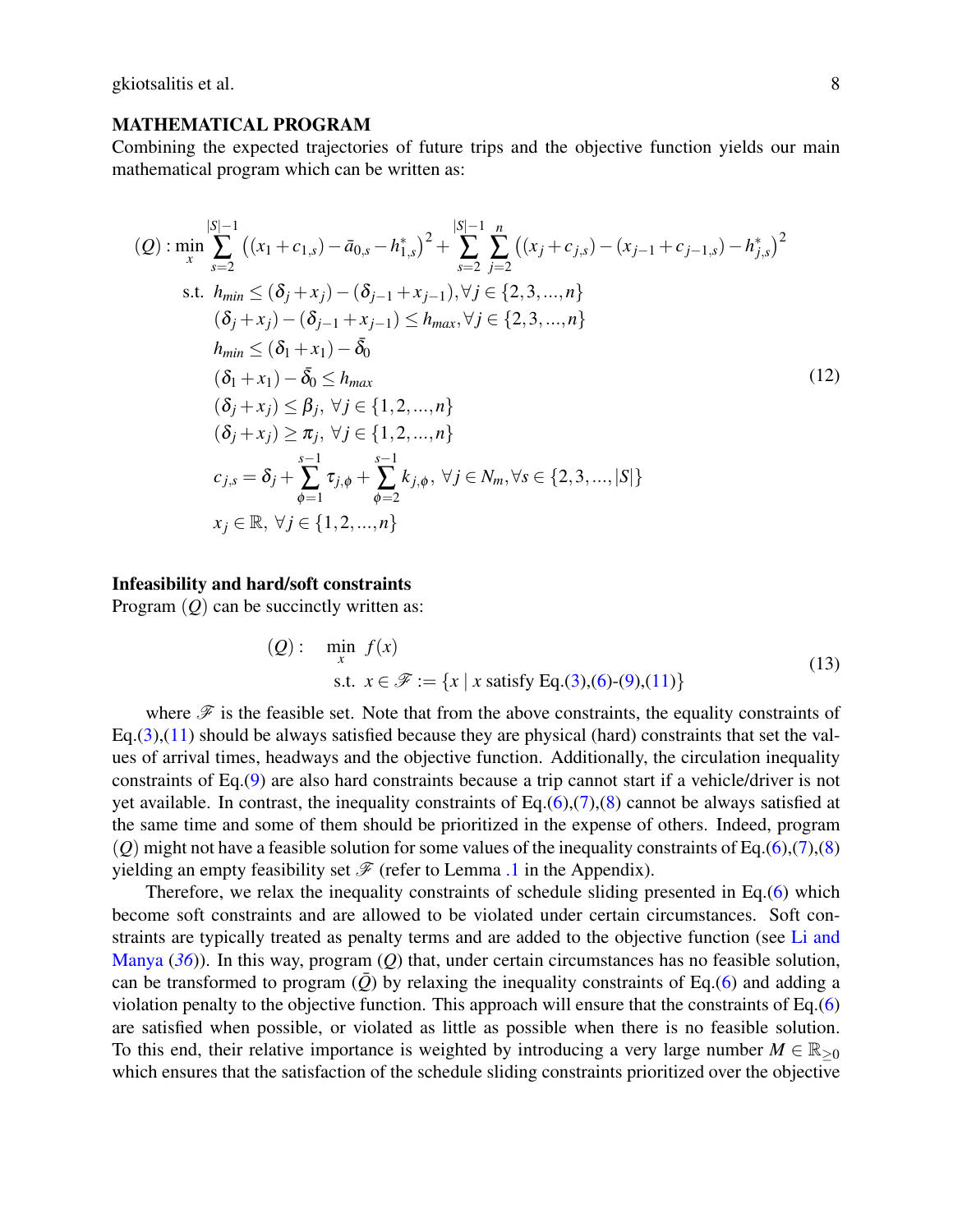function:

$$
(\bar{Q}): \min_{x} f(x) + \sum_{j \in N_m} M \max(\delta_j + x_j - \beta_j, 0)
$$
  
s.t.  $x \in \mathcal{F} := \{x \mid x \text{ satisfy Eq.}(3), (7) - (9), (11)\}\$  (14)

The penalty term  $M$  max $(\delta_j + x_j - \beta_j, 0)$  ensures that the soft constraint  $\delta_j + x_j \leq \beta_j$  is prioritized over  $f(x)$ . Indeed, if  $\delta_j + x_j \leq \beta_j$  for some  $x_j$ , then  $x_j$  does not add any penalty to the objective function since  $M$  max $(\delta_j + x_j - \beta_j, 0) = 0$ . In reverse, when  $\delta_j + x_j > \beta_j$  for some  $x_j$ , then the penalty term penalizes the objective function by a very large number  $M \max(\delta_i + x_i - \beta_i)$  and directs the solution search towards another solution that reduces the value of  $M \max(\delta_j + x_j - \beta_j, 0)$ .

Program  $\overline{Q}$  is a nonlinear programming (NLP) problem. Additionally, our new objective is a non-smooth function because of the non-smooth term  $\sum$ *j*∈*N<sup>m</sup>*  $M \max(\delta_j + x_j - \beta_j, 0)$ ; hence, the

objective function of  $\overline{Q}$  is not differentiable at every point of its domain. This results in a nonlinear, non-convex function that cannot be solved to global optimality with exact optimization methods. As a remedy, we propose a reformulation to cast the problem as an easier-to-solve quadratic program.

## <span id="page-9-0"></span>REFORMULATION TO A QUADRATIC PROGRAM AND EXACT SOLUTION

The "max" term of  $\sum$ *j*∈*N<sup>m</sup> M* max( $\delta_j$  +  $x_j$  –  $\beta_j$ , 0) makes the objective function of program  $\overline{Q}$  nonsmooth. To rectify this, we implement the "max" penalty by introducing a new set of variables  $v_j$ ,  $j \in N_m$  that, due to their bounds and the direction of optimization, will take the value ∑ *j*∈*N<sup>m</sup>*  $M$  max $(\delta_j + x_j - \beta_j, 0)$  at the solution. The reformulated program is:

$$
(\tilde{Q}) : \min_{x, v} f(x) + \sum_{j \in N_m} Mv_j
$$
  
s.t.  $x \in \mathcal{F} := \{x \mid x \text{ satisfy Eq.}(3), (7) - (9), (11)\}$   
 $v_j \ge 0, \forall j \in N_m$   
 $v_j \ge \delta_j + x_j - \beta_j, \forall j \in N_m$  (15)

which is reduced to a quadratic program (QP). As shown in the Appendix (Theorem [.2\)](#page-19-0), program  $(\tilde{Q})$  is strictly convex and can be easily solved to global optimality since any locally optimal solution returned by a quadratic programming solver is also a globally optimal one.

## <span id="page-9-1"></span>NUMERICAL EXPERIMENTS

#### Demonstration for a toy network

To demonstrate the application of our mathematical program  $(\tilde{Q})$  on timetable recovery, we introduce a small-scale idealized scenario (toy scenario). Trip 0 has already been dispatched at time  $\bar{d}_0 = 0$  s and has exhibited a disturbance. Its arrival times in our 4-stop toy network are  $a_{0,2} = 900$  s and  $a_{0,3} = 1600$  s. Note that we only report the arrival times at the 2nd and the 3rd station because the service regularity in  $f(x)$  is not measured at the first/last station (Fig[.2\)](#page-10-0).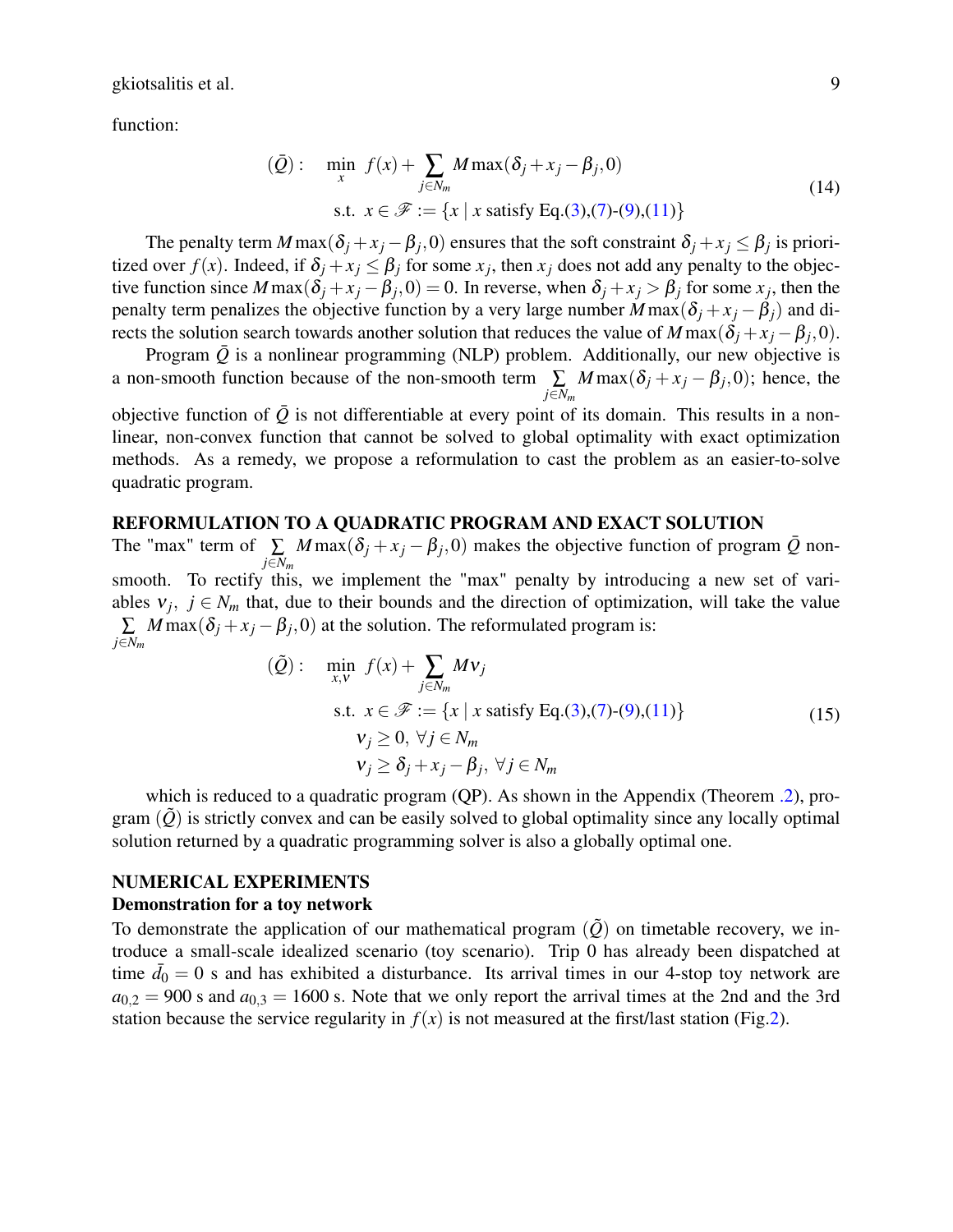<span id="page-10-0"></span>

FIGURE 2 : Toy metro line

To proceed with the timetable recovery, we are allowed to modify the dispatching times of its three following trips (namely 1, 2 and 3). The originally planned dispatching times of trips 1, 2 and 3 are:  $\delta_1 = 600 \text{ s}, \delta_2 = 1200 \text{ s}$  and  $\delta_3 = 1800 \text{ s}$ .

The expected inter-station travel times of trips 1, 2 and 3 are:

$$
(\tau_{1,1}, \tau_{1,2}, \tau_{1,3}) = (900, 720, 800) \text{ s}
$$

$$
(\tau_{2,1}, \tau_{2,2}, \tau_{2,3}) = (920, 700, 800) \text{ s}
$$

$$
(\tau_{3,1}, \tau_{3,2}, \tau_{3,3}) = (880, 640, 800) \text{ s}
$$

The target time headways are 10 minutes, thus  $h_{j,s}^* = 600$  s,  $\forall j \in \{1,2,3\}$ ,  $\forall s \in \{2,3\}$ . In addition, the minimum and maximum dispatching headways are  $(h_{min}, h_{max}) = (300 \text{ s}, 900 \text{ s})$ . The pre-determined times a metro train remains at the station for boardings and alightings is  $k_{j,s} = 30$ s  $\forall j \in \{1,2,3\}, \forall s \in \{2,3\}.$  Due to the vehicle circulation, the earliest possible dispatching times of trips 1,2,3 are  $(\pi_1, \pi_2, \pi_3)$  = (600 s,1220 s,1820 s). Finally, to avoid schedule sliding, the latest dispatching times of our trips are  $(\beta_1, \beta_2, \beta_3) = (660, 1260, 1860)$  s.

Our mathematical model  $(\tilde{Q})$  is programmed in Python 3.7 and the experimental tests are performed in a general-purpose computer with Intel Core i7-455 7700HQ CPU @ 2.80GHz and 16 GB RAM. To solve our model to global optimality, we use Gurobi. To facilitate the reproduction of our work, our source code is publicly released at [Gkiotsalitis](#page-18-15) (*[37](#page-18-15)*). Starting from an initial solution guess, Gurobi converged to a globally optimal solution in 10 iterations (see Table [2\)](#page-11-0).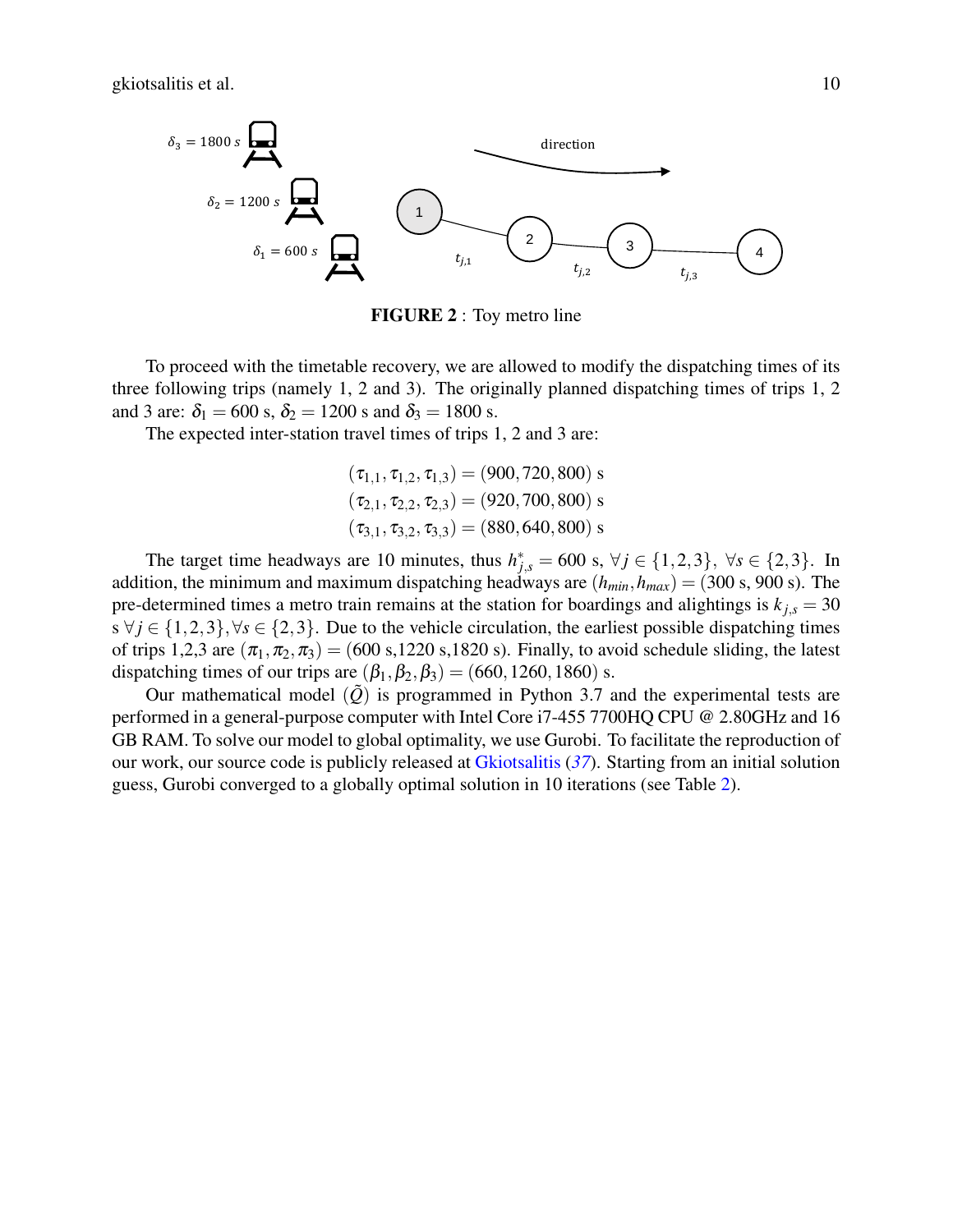| <b>Iteration</b>         | $\tilde{f}(x, v)$ | Computational Time |
|--------------------------|-------------------|--------------------|
| 0                        | $1.70E + 09$      | 0 <sub>s</sub>     |
|                          | 7.79E+07          | 0 <sub>s</sub>     |
| $\mathfrak{D}$           | $1.48E + 07$      | 0 <sub>s</sub>     |
| 3                        | $1.41E + 0.5$     | 0 <sub>s</sub>     |
| 4                        | $3.71E + 04$      | 0 <sub>s</sub>     |
| 5                        | $1.92E + 04$      | 0 <sub>s</sub>     |
| 6                        | $1.04E + 04$      | 0 <sub>s</sub>     |
| 7                        | $8.23E + 03$      | 0 <sub>s</sub>     |
| 8                        | $8.08E + 03$      | 0 <sub>s</sub>     |
| 9                        | $8.08E + 03$      | 0 <sub>s</sub>     |
| 10                       | $8.08E + 03$      | 0 <sub>s</sub>     |
| Value of global minimum: | $8.08E + 03$      |                    |

<span id="page-11-0"></span>TABLE 2 : Iterations until convergence and computational cost of obtaining the optimal dispatching times with Gurobi

The globally optimal solution is:

$$
x^* = \{x_1 = 2.5, x_2 = 20, x_3 = 60\} \text{ s}
$$

$$
v^* = \{v_1 = 0, v_2 = 0, v_3 = 0\} \text{ s}
$$

<span id="page-11-1"></span>In Fig[.3](#page-11-1) we show how this solution is expected to improve the squared headway deviations at stations 2 and 3 from their target values. Fig[.3](#page-11-1) demonstrates the theoretical improvement in terms of service regularity compared to the do-nothing case where rescheduling is not applied.



FIGURE 3 : Squared deviation between the actual and target headways at stations 2 and 3 when our rescheduling solution is applied and when it is not (do-nothing case).

We finally note that if we do not consider the schedule sliding constraints (that is,  $\beta_j =$  $+\infty, \forall j \in \{1, 2, 3\}$ , the globally optimal solution is

$$
x^* = \{x_1 = 2.5, x_2 = 20, x_3 = 90\} \text{ s}
$$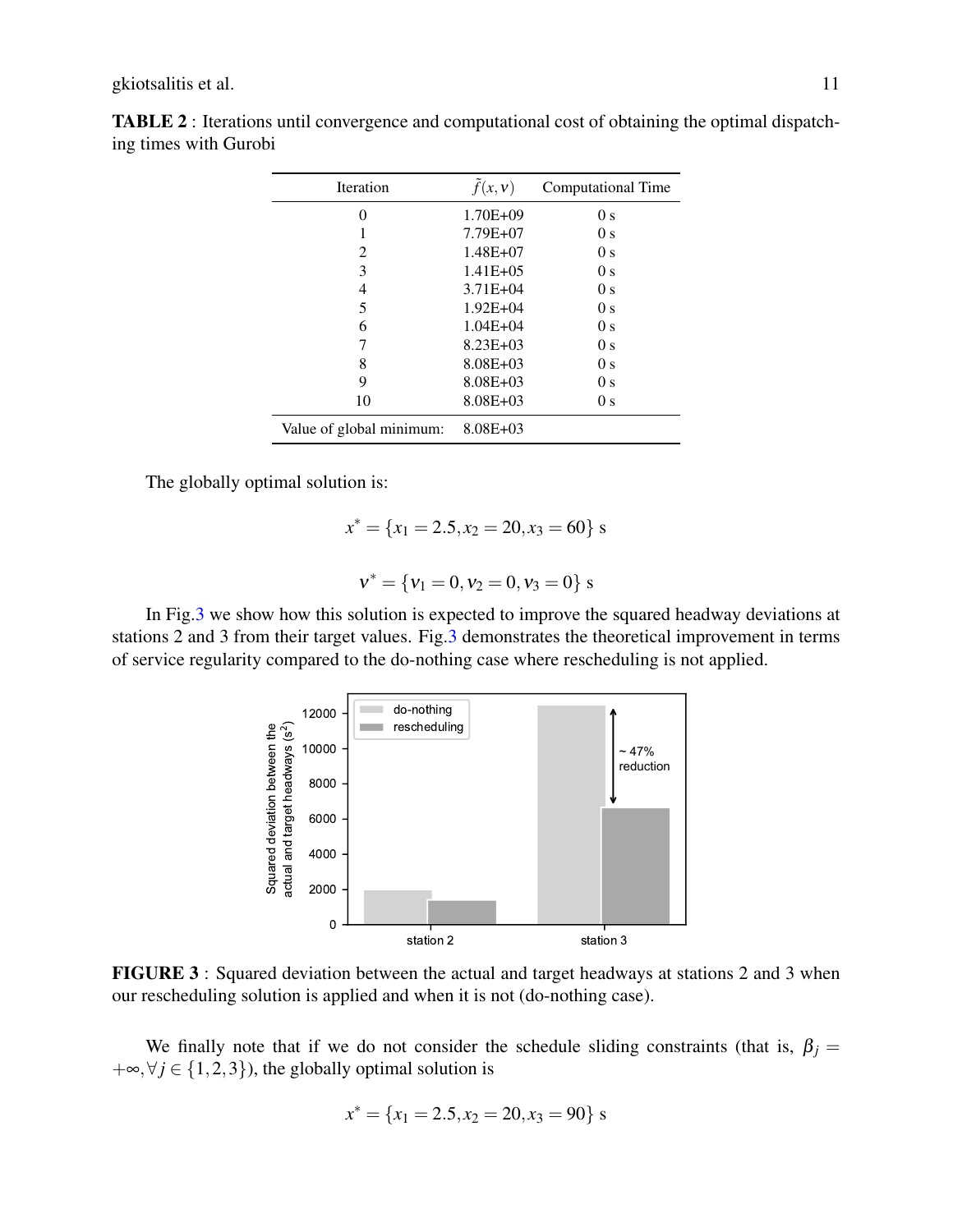$$
\nu^* = \{\nu_1 = 0, \nu_2 = 0, \nu_3 = 0\} \; s
$$

with a solution performance of  $6.28E+03$ . Hence, if we had additional resources (i.e., trains) to perform the next trips when our dispatching time adjustments result in schedule sliding, our service regularity would have been improved by 22.3%.

Finally, to demonstrate how our mathematical model treats the case where schedule sliding cannot be avoided, let us consider the same scenario with  $(\beta_1, \beta_2, \beta_3) = (600, 1200, 1800)$  s. Obviously, for such values of  $\beta_j$  the schedule will slide because the earliest possible dispatching times of trips to ensure vehicle circulation are  $(\pi_1, \pi_2, \pi_3) = (600, 1220, 1820)$  s. Hence, our program returns a globally optimal solution that slides the schedule as little as possible:

$$
x^* = \{x_1 = 0, x_2 = 20, x_3 = 20\} \text{ s}
$$

$$
\nu^*=\{\nu_1=0,\nu_2=20,\nu_3=20\}\;s
$$

with a performance of 4.02E+06. Note that the schedule sliding is indicated by the positive values of  $v_2$ ,  $v_3$  which are always equal to zero when a feasible solution of (*Q*) exists.

#### Case study and sensitivity analysis

Our case study is the red line in Washington D.C. The red line is a rapid transit line of the Washington Metro system, consisting of 27 stations in Montgomery County, Maryland, and Washington, D.C., in the United States. It is a primary line through downtown Washington and forms a long, narrow "U", capped by its terminal stations at Shady Grove and Glenmont. Its topology in the metro network is presented in Fig[.4.](#page-13-0)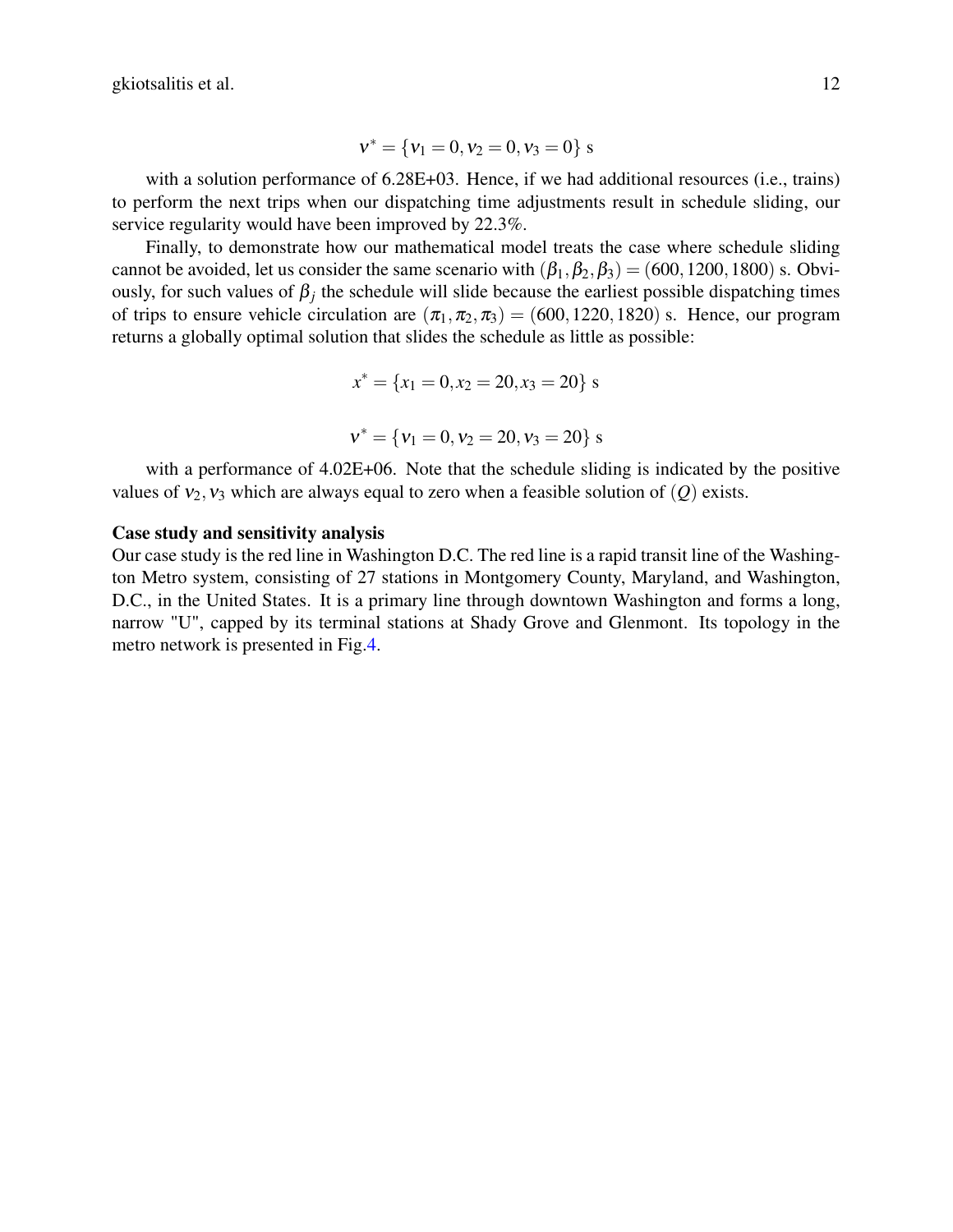gkiotsalitis et al. 13

<span id="page-13-0"></span>

**FIGURE 4**: Red line in the Washington Metro route diagram. Source: [en.wikipedia.org/wiki/Red\\_](en.wikipedia.org/wiki/Red_Line_(Washington_Metro)#/media/File:Washington_Metro_diagram_sb.svg) [Line\\_\(Washington\\_Metro\)#/media/File:Washington\\_Metro\\_diagram\\_sb.svg](en.wikipedia.org/wiki/Red_Line_(Washington_Metro)#/media/File:Washington_Metro_diagram_sb.svg)

Our data covers the period from 11/3/2018 until 29/3/2018 and includes the arrival time and departure time from each station together with the time period between opening and closing the doors. From this data, we can easily derive the dwell time at each station, which exhibits a slight variation from the median as presented in Fig[.5.](#page-14-0) Fig[.5](#page-14-0) presents the observed dwell times in this time period using the Tukey boxplot convention [McGill et al.](#page-18-16) (*[38](#page-18-16)*). The upper and lower boundaries of the boxes indicate the upper and lower quartiles (i.e. 75th and 25th percentiles denoted as Q3 and Q1, respectively). The black lines vertical to the boxes (whiskers) show the maximum and minimal values that are not outliers. The whiskers are determined by plotting the lowest datum still within 1.5 the interquartile range (IQR) Q3-Q1 of the lower quartile, and the highest datum still within 1.5 IQR.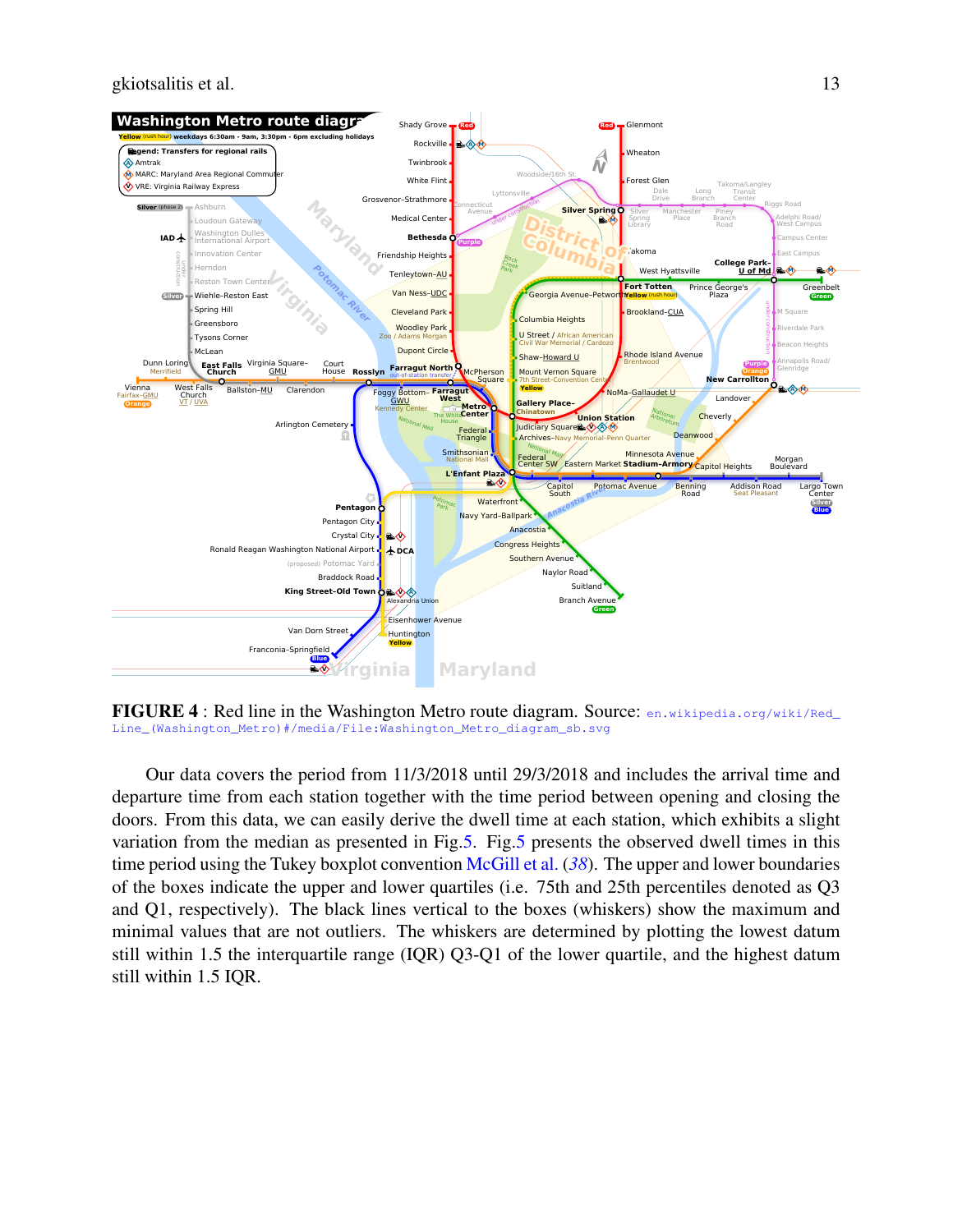<span id="page-14-0"></span>

FIGURE 5 : Tukey boxplot of observed dwell times at all stations from 11/3/2018 until 29/3/2018.

From Fig[.5](#page-14-0) one can note that the median dwell time at all stations is 18 s and the interquartile range between the 25th and the 75th percentile is only 6 s. Additionally, the mean and standard deviation of our observed dwell times is 18.38 s and 4.16 s, respectively resulting in a coefficient of variation (CV) equal to 0.22. Therefore, the red metro line is suitable for the application of our model because of its relatively stable dwell times.

The target headways of the red metro line at each station vary between peak and off-peak hours and between weekdays and weekends. Table [3](#page-14-1) summarizes the expected headways which the operator strives to meet to perform a regular service.

| AM Rush<br>$(5am-9:30am)$ | Midday<br>$(9:30am-3pm)$ | Weekdays<br>PM Rush<br>$(3pm-7pm)$ | Evening<br>$(7pm-9:30pm)$ | Late Night<br>$(9:30pm-close)$ |
|---------------------------|--------------------------|------------------------------------|---------------------------|--------------------------------|
| 4 min                     | 6 min                    | 4 min                              | $10 \text{ min}$          | $15 \text{ min}$               |
|                           | <b>Saturday</b>          |                                    | Sunday                    |                                |
| Daytime                   | Late Night               |                                    | Evening                   | Late Night                     |
| $(7am-9:30pm)$            | $(9:30pm-close)$         |                                    | $(8am-9:30pm)$            | $(9:30pm-close)$               |
| 6 min                     | $15 \text{ min}$         |                                    | 8 min                     | $15 \text{ min}$               |

<span id="page-14-1"></span>TABLE 3 : Target headways at different days of the week and peak/off-peak hours

In our experiments, we focus on the PM rush hours of one weekday where the target headways at the metro stations are 4 minutes. To investigate the improvement potential of our method, we compare the current regularity of services, as is obtained by the actual data, and the regularity when using our dispatching time modifications. Our day of interest is the 11th of March 2018, and our time period of interest is 3pm-7pm.

In addition, we perform a sensitivity analysis of the effect of the number of trips,  $N_m$ , that we are allowed to modify their dispatching times after a disturbance to the service regularity. On one hand, a limited number of dispatching time modifications is likely to be sufficient to smoothen the operations after a disturbance. On the other hand, if we are allowed to modify the dispatching time of a single trip only (i.e., the trip that follows the train that exhibits a disturbance), the positive impact on the service regularity might be limited. In our experiments, we use realistic travel times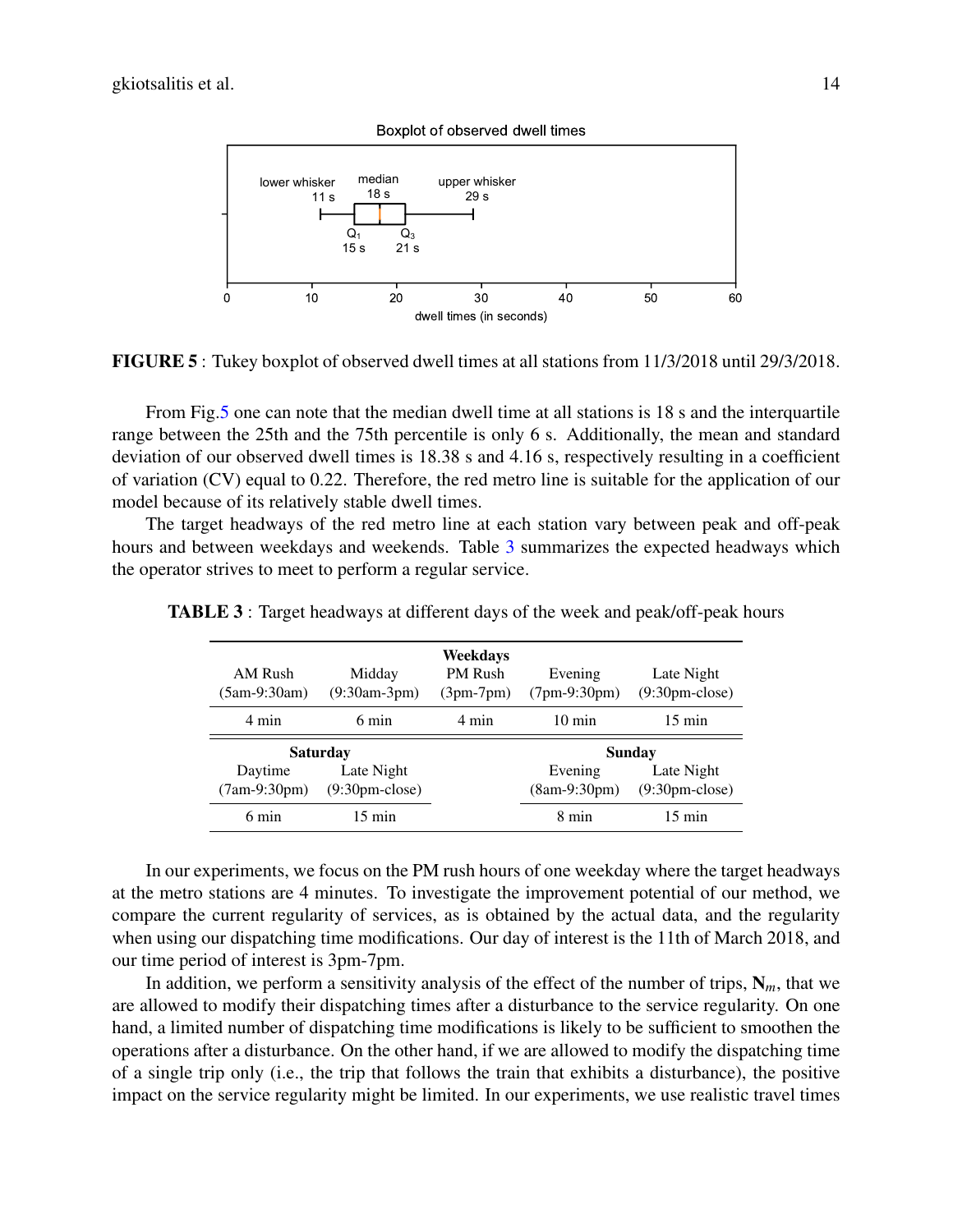and dwell times from the actual data. Our assumption is that if we modify the dispatching time of a trip, its travel times between stations remain unchanged.

In our experiments, all trips that operate from 3pm until 7pm depart according to their actual departure times. Those dispatching times are allowed to be modified by our model to improve the service regularity when we reschedule from 1 trip at a time ( $N_m = \{1\}$ ) to 12 trips at a time ( $N_m =$  $\{1,2,...,12\}$ ). That is to say, we perform 12 different experiments to investigate the importance of considering fewer or more "upstream" trips for which we modify their dispatching times with our model. The results from this analysis are presented in Fig[.6.](#page-15-1)

<span id="page-15-1"></span>

**FIGURE 6** : Improvement of the service regularity expressed by  $f(x)$  between 3pm and 7pm on the 11th of March when applying our model after each disturbance to upstream trips  $N_m$ , ranging from 1 to 12.

From Fig[.6](#page-15-1) one can note that if we only modify the dispatching time of the following trip when a disturbance occurs ( $N_m = 1$ ), the improvement of the service regularity compared to the actual operations (do-nothing case) is  $\approx 10.5\%$ . If we modify the dispatching times of more upstream trips,  $N_m$ , our performance improvement in terms of regularity increases. If we change the dispatching times of 5 upstream trips,  $N_m = \{1, 2, 3, 4, 5\}$ , every time a disturbance occurs, the potential benefit rises to  $\approx 30\%$ . After that, further regularity improvements are marginal.

#### <span id="page-15-0"></span>CONCLUDING REMARKS

In this study, we proposed a timetable recovery model that modifies the dispatching times of following trips after disturbances. In pursuit of a model that can be solved exactly and applied in real time, we studied the timetabling problem and introduced a quadratic model reformulation with penalty terms. This reformulated model was then proved to be solved to global optimality.

With this model, we investigated how many trips,  $N_m$ , should we consider for modifying their dispatching times after a disturbance occurs. This is instrumental in the understanding of the practical use of the model because it might not be prudent to reschedule the dispatching times of all daily trips every time a disturbance occurs. This investigation was performed in a case study using actual data from the red metro line in Washington D.C. From our experimentation with the use of realistic data, we showed that one can consider the dispatching time modification of up to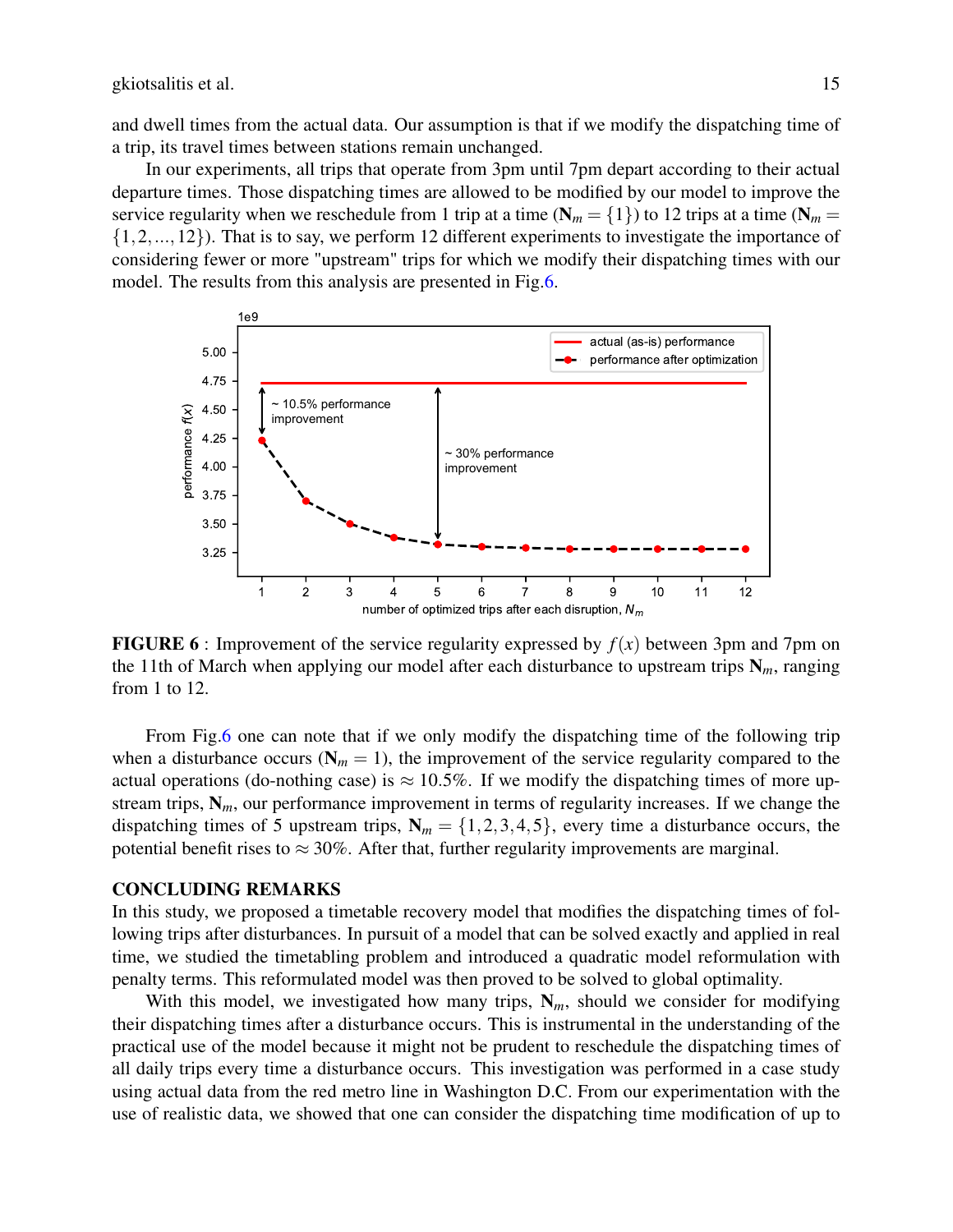5 upstream trips to smoothen the headways of a metro line after a disturbance. If more trips are considered, the benefits are marginal and do not justify the inherent disutility of implementing such changes.

To ensure that this work is reproduced appropriately, we hereby list its main limitations:

- Our approach is suitable for correcting the effects of mild disturbances to the service regularity by modifying the dispatching times of upstream trips. In the case of severe disruptions, metro operators should consider changes in the planned service provision (i.e. rescheduling, trip cancellation, short-turning, expressing);
- Our approach is designed for optimizing regularity-based services that operate in highfrequencies (more than 5 trips per hour). In the case of low frequencies, the objective function of our problem is no longer valid because in that case the objective is punctuality-oriented;
- Our approach is suitable in the context where the dwell times at stations are relatively stable and do not vary significantly with passenger demand changes. This makes our approach particularly suitable for automated public transport systems where the process of opening/closing the door channels is automated.

In future research, some of the limitations of this study can be lifted. The most prominent one is the application to services with stable dwell times that do not deviate significantly with changes in passenger demand. This will allow the extension of this work to other public transport services, such as bus operations which are prone to dwell time variations.

# Author Contribution Statement

The authors confirm contribution to the paper as follows: study conception and design: K. Gkiotsalitis, O. Cats; data collection: O. Cats; analysis and interpretation of results: K. Gkiotsalitis, O.A.L. Eikenbroek, O. Cats; draft manuscript preparation: K. Gkiotsalitis, O.A.L. Eikenbroek, O. Cats. All authors reviewed the results and approved the final version of the manuscript.

# **REFERENCES**

- <span id="page-16-0"></span>[1] Zhu, Y. and R. M. Goverde, Railway timetable rescheduling with flexible stopping and flexible shortturning during disruptions. *Transportation Research Part B: Methodological*, Vol. 123, 2019, pp. 149– 181.
- <span id="page-16-1"></span>[2] Jespersen-Groth, J., D. Potthoff, J. Clausen, D. Huisman, L. Kroon, G. Maróti, and M. N. Nielsen, Disruption management in passenger railway transportation. In *Robust and online large-scale optimization*, Springer, 2009, pp. 399–421.
- <span id="page-16-2"></span>[3] Cacchiani, V., D. Huisman, M. Kidd, L. Kroon, P. Toth, L. Veelenturf, and J. Wagenaar, An overview of recovery models and algorithms for real-time railway rescheduling. *Transportation Research Part B: Methodological*, Vol. 63, 2014, pp. 15–37.
- <span id="page-16-3"></span>[4] Zilko, A. A., D. Kurowicka, and R. M. Goverde, Modeling railway disruption lengths with Copula Bayesian Networks. *Transportation Research Part C: Emerging Technologies*, Vol. 68, 2016, pp. 350– 368.
- <span id="page-16-4"></span>[5] Ghaemi, N., A. A. Zilko, F. Yan, O. Cats, D. Kurowicka, and R. M. Goverde, Impact of railway disruption predictions and rescheduling on passenger delays. *Journal of Rail Transport Planning & Management*, Vol. 8, No. 2, 2018, pp. 103–122.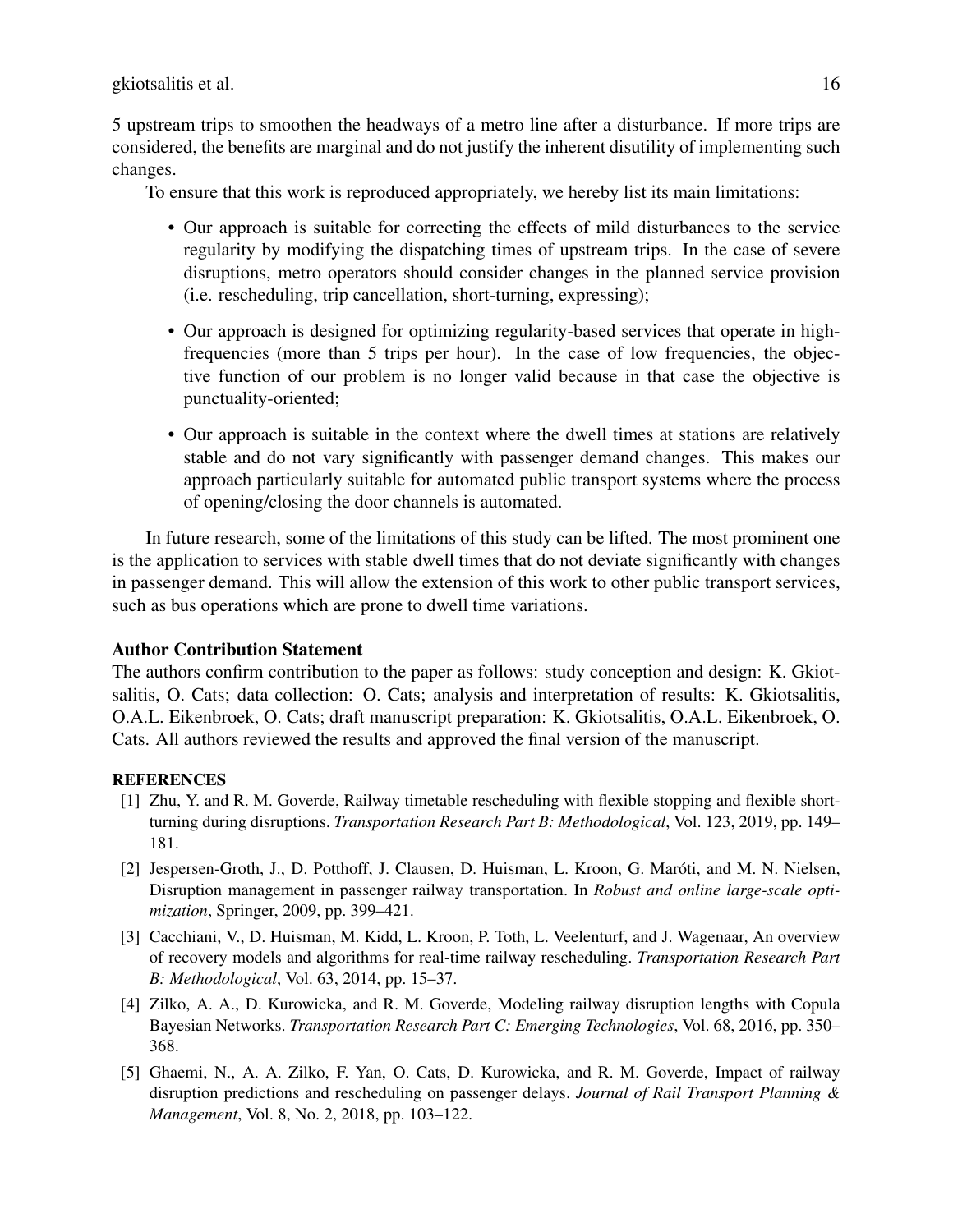- <span id="page-17-0"></span>[6] Chu, F. and A. Oetting, Modeling capacity consumption considering disruption program characteristics and the transition phase to steady operations during disruptions. *Journal of Rail Transport Planning & Management*, Vol. 3, No. 3, 2013, pp. 54–67.
- <span id="page-17-1"></span>[7] Ghaemi, N., O. Cats, and R. M. Goverde, Railway disruption management challenges and possible solution directions. *Public Transport*, Vol. 9, No. 1-2, 2017, pp. 343–364.
- <span id="page-17-2"></span>[8] D'Ariano, A., F. Corman, D. Pacciarelli, and M. Pranzo, Reordering and local rerouting strategies to manage train traffic in real time. *Transportation science*, Vol. 42, No. 4, 2008, pp. 405–419.
- <span id="page-17-3"></span>[9] Corman, F., A. Dâ $\Delta Z$ Ariano, D. Pacciarelli, and M. Pranzo, A tabu search algorithm for rerouting trains during rail operations. *Transportation Research Part B: Methodological*, Vol. 44, No. 1, 2010, pp. 175–192.
- <span id="page-17-4"></span>[10] Meng, L. and X. Zhou, Simultaneous train rerouting and rescheduling on an N-track network: A model reformulation with network-based cumulative flow variables. *Transportation Research Part B: Methodological*, Vol. 67, 2014, pp. 208–234.
- <span id="page-17-5"></span>[11] Pellegrini, P., G. Marlière, and J. Rodriguez, Optimal train routing and scheduling for managing traffic perturbations in complex junctions. *Transportation Research Part B: Methodological*, Vol. 59, 2014, pp. 58–80.
- <span id="page-17-6"></span>[12] Krasemann, J. T., Design of an effective algorithm for fast response to the re-scheduling of railway traffic during disturbances. *Transportation Research Part C: Emerging Technologies*, Vol. 20, No. 1, 2012, pp. 62–78.
- <span id="page-17-7"></span>[13] Gkiotsalitis, K. and O. Cats, Reliable frequency determination: Incorporating information on service uncertainty when setting dispatching headways. *Transportation Research Part C: Emerging Technologies*, Vol. 88, 2018, pp. 187–207.
- <span id="page-17-8"></span>[14] Gkiotsalitis, K., O. A. Eikenbroek, and O. Cats, Robust network-wide bus scheduling with transfer synchronizations. *IEEE transactions on intelligent transportation systems*, 2019.
- <span id="page-17-9"></span>[15] Gkiotsalitis, K. and E. Van Berkum, An exact method for the bus dispatching problem in rolling horizons. *Transportation Research Part C: Emerging Technologies*, Vol. 110, 2020, pp. 143–165.
- <span id="page-17-10"></span>[16] Sun, A. and M. Hickman, The real–time stop–skipping problem. *Journal of Intelligent Transportation Systems*, Vol. 9, No. 2, 2005, pp. 91–109.
- <span id="page-17-11"></span>[17] Liu, Z., Y. Yan, X. Qu, and Y. Zhang, Bus stop-skipping scheme with random travel time. *Transportation Research Part C: Emerging Technologies*, Vol. 35, 2013, pp. 46–56.
- <span id="page-17-12"></span>[18] Chen, X., B. Hellinga, C. Chang, and L. Fu, Optimization of headways with stop-skipping control: a case study of bus rapid transit system. *Journal of advanced transportation*, Vol. 49, No. 3, 2015, pp. 385–401.
- <span id="page-17-13"></span>[19] Gkiotsalitis, K., Robust stop-skipping at the tactical planning stage with evolutionary optimization. *Transportation research record*, Vol. 2673, No. 3, 2019, pp. 611–623.
- <span id="page-17-14"></span>[20] Newell, G. F., Control of pairing of vehicles on a public transportation route, two vehicles, one control point. *Transportation Science*, Vol. 8, No. 3, 1974, pp. 248–264.
- <span id="page-17-15"></span>[21] Hernández, D., J. C. Muñoz, R. Giesen, and F. Delgado, Analysis of real-time control strategies in a corridor with multiple bus services. *Transportation Research Part B: Methodological*, Vol. 78, 2015, pp. 83–105.
- <span id="page-17-16"></span>[22] Wu, W., R. Liu, and W. Jin, Modelling bus bunching and holding control with vehicle overtaking and distributed passenger boarding behaviour. *Transportation Research Part B: Methodological*, Vol. 104, 2017, pp. 175–197.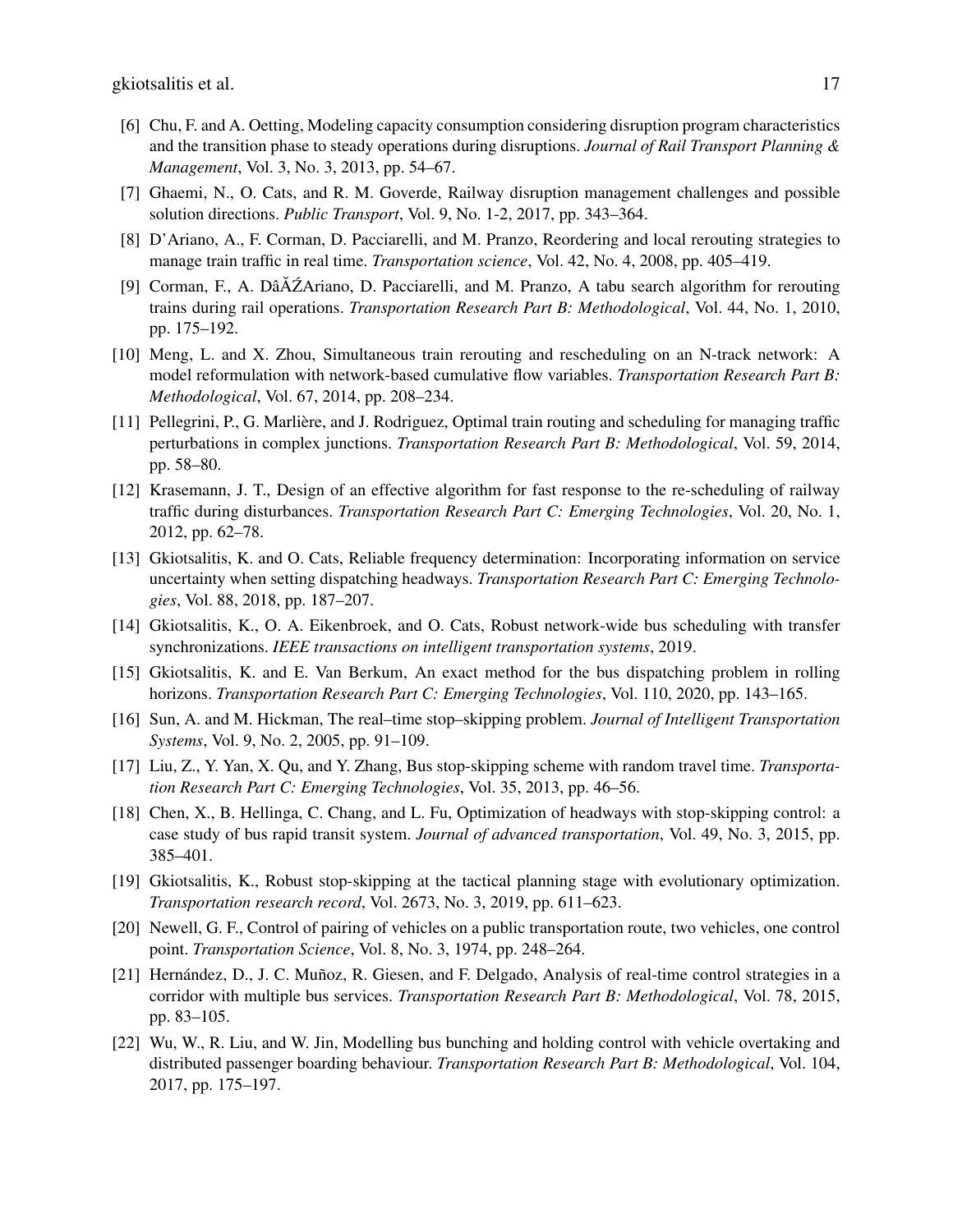- <span id="page-18-0"></span>[23] Gavriilidou, A. and O. Cats, Reconciling transfer synchronization and service regularity: real-time control strategies using passenger data. *Transportmetrica A: Transport Science*, 2018, pp. 1–29.
- <span id="page-18-1"></span>[24] Gkiotsalitis, K. and O. Cats, Multi-constrained bus holding control in time windows with branch and bound and alternating minimization. *Transportmetrica B: Transport Dynamics*, Vol. 7, No. 1, 2019, pp. 1258–1285.
- <span id="page-18-2"></span>[25] Adamski, A. and A. Turnau, Simulation support tool for real-time dispatching control in public transport. *Transportation Research Part A: Policy and Practice*, Vol. 32, No. 2, 1998, pp. 73–87.
- <span id="page-18-3"></span>[26] Strathman, J., K. Dueker, T. Kimpel, R. Gerhart, K. Turner, P. Taylor, S. Callas, D. Griffin, and J. Hopper, Automated bus dispatching, operations control, and service reliability: Baseline analysis. *Transportation Research Record: Journal of the Transportation Research Board*, , No. 1666, 1999, pp. 28–36.
- <span id="page-18-4"></span>[27] Gkiotsalitis, K. and F. Alesiani, Robust timetable optimization for bus lines subject to resource and regulatory constraints. *Transportation Research Part E: Logistics and Transportation Review*, Vol. 128, 2019, pp. 30–51.
- <span id="page-18-5"></span>[28] Marguier, P., *Bus route performance evaluation under stochastic conditions*. Ph.D. thesis, Massachusetts Institute of Technology, Cambridge, MA, 1985.
- <span id="page-18-6"></span>[29] Lin, T.-m. and N. H. Wilson, Dwell time relationships for light rail systems. *Transportation Research Record*, , No. 1361, 1992.
- <span id="page-18-7"></span>[30] Eberlein, X. J., N. H. Wilson, and D. Bernstein, The holding problem with real–time information available. *Transportation science*, Vol. 35, No. 1, 2001, pp. 1–18.
- <span id="page-18-8"></span>[31] Daganzo, C. F., A headway-based approach to eliminate bus bunching: Systematic analysis and comparisons. *Transportation Research Part B: Methodological*, Vol. 43, No. 10, 2009, pp. 913–921.
- <span id="page-18-9"></span>[32] Walker, C. G., J. N. Snowdon, and D. M. Ryan, Simultaneous disruption recovery of a train timetable and crew roster in real time. *Computers & Operations Research*, Vol. 32, No. 8, 2005, pp. 2077–2094.
- <span id="page-18-10"></span>[33] Ceder, A., *Public transit planning and operation: Modeling, practice and behavior*. CRC press, 2016.
- <span id="page-18-11"></span>[34] Gkiotsalitis, K., Z. Wu, and O. Cats, A cost-minimization model for bus fleet allocation featuring the tactical generation of short-turning and interlining options. *Transportation Research Part C: Emerging Technologies*, Vol. 98, 2019, pp. 14–36.
- <span id="page-18-12"></span>[35] Trompet, M., X. Liu, and D. Graham, Development of key performance indicator to compare regularity of service between urban bus operators. *Transportation Research Record: Journal of the Transportation Research Board*, , No. 2216, 2011, pp. 33–41.
- <span id="page-18-14"></span>[36] Li, C. M. and F. Manya, MaxSAT, Hard and Soft Constraints. *Handbook of satisfiability*, Vol. 185, 2009, pp. 613–631.
- <span id="page-18-15"></span>[37] Gkiotsalitis, K., *Timetable recovery model*. [https://github.com/KGkiotsalitis/](https://github.com/KGkiotsalitis/Timetable_recovery) [Timetable\\_recovery](https://github.com/KGkiotsalitis/Timetable_recovery), 2019.
- <span id="page-18-16"></span>[38] McGill, R., J. W. Tukey, and W. A. Larsen, Variations of box plots. *The American Statistician*, Vol. 32, No. 1, 1978, pp. 12–16.

#### APPENDIX

<span id="page-18-13"></span>**Lemma .1.** *For*  $\beta_1 < h_{min} + \overline{\delta}_0$ ,  $\mathscr{F} = \emptyset$ .

*Proof.* Let assume that for  $\beta_1 < h_{min} + \overline{\delta}_0$ ,  $\mathscr{F} \neq \emptyset$ . Then,  $\neg \exists x^0 \mid (x^0, a, h)$  satisfy Eq.[\(6\)](#page-6-3)-[\(8\)](#page-6-5). To satisfy constraint Eq.[\(8\)](#page-6-5),  $h_{min} \leq \delta_1 + x_1^0 - \bar{\delta}_0 \Rightarrow \delta_1 + x_1^0 \geq h_{min} + \bar{\delta}_0$ . In addition, to satisfy constraint Eq.[\(6\)](#page-6-3),  $\delta_1 + x_1^0 \leq$  $β_1$ . Thus,  $β_1$  should be greater than or equal to  $h_{min} + δ_0$  and we reached a contradiction. This proves that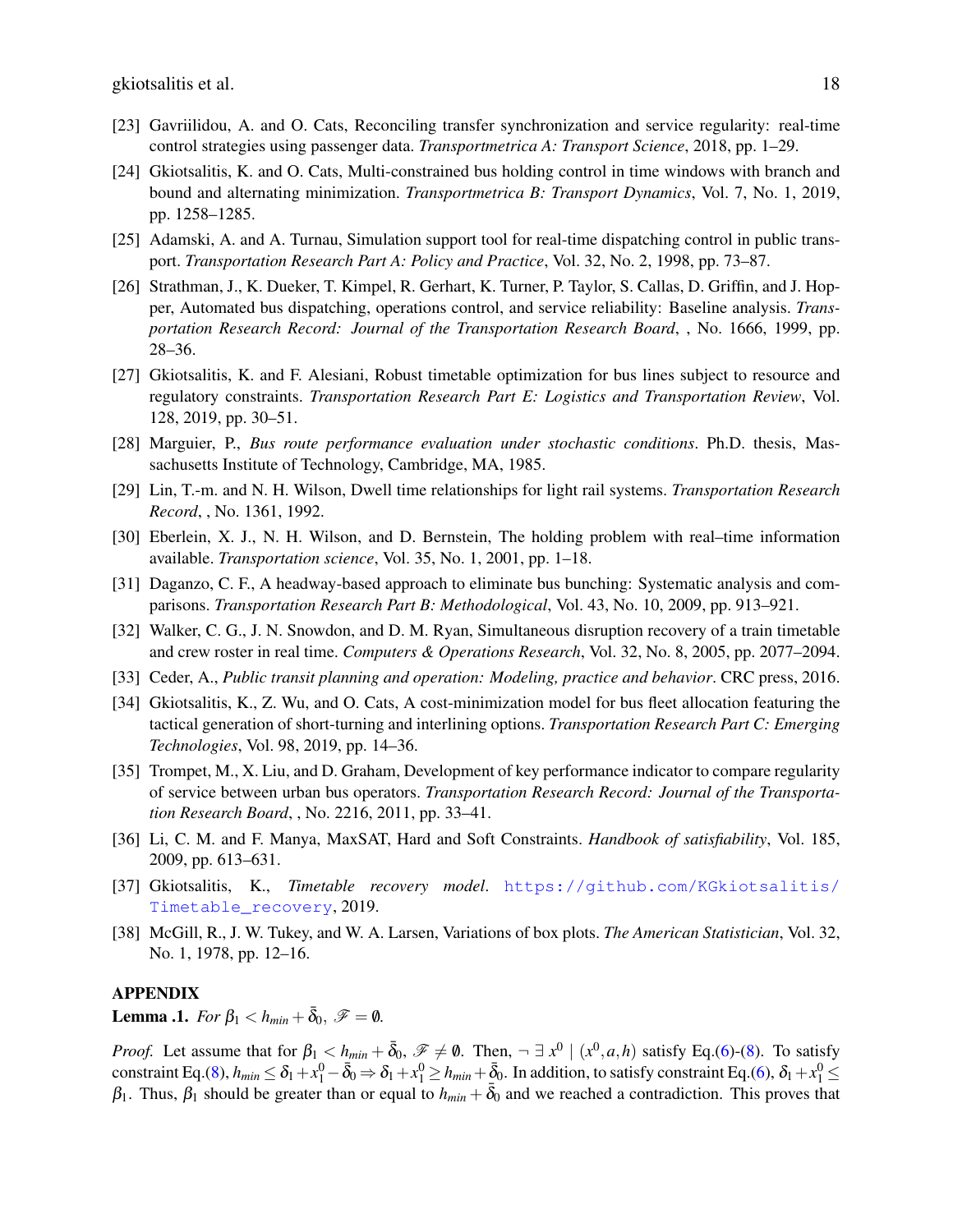$\mathscr F$  can be an empty set if the inequality constraints of Eq.[\(6\)](#page-6-3)-[\(8\)](#page-6-5) are binding (i.e., must be satisfied in all cases).  $\Box$ 

## <span id="page-19-0"></span>**Theorem .2.** A local optimum of program  $(\tilde{Q})$  is also a globally optimal solution

*Proof.* A local minimizer of  $\tilde{Q}$  is the global minimizer of  $\tilde{Q}$  if the objective function is strictly convex and the feasible region is a convex set. The feasible region is defined by linear (in)equalities (affine functions) and is a polyhedron. Thus, it is also a convex set. Further, we prove that the objective function  $f(x) + \sum_{j \in N_m} Mv_j$ is strictly convex with respect to  $x, y$ .

Let  $\tilde{f}(x, v) := f(x) + \sum_{j \in N_m} Mv_j$ . Then, the Hessian matrix of  $\tilde{f}(x, v)$  is a matrix  $\mathbf{H} \in \mathbb{R}^{2n \times 2n}$  with elements:

$$
\mathbf{H} = \begin{bmatrix} \frac{\partial^2 \tilde{f}(x, \mathbf{v})}{\partial x_1^2} & \frac{\partial^2 \tilde{f}(x, \mathbf{v})}{\partial x_1 \partial x_2} & \cdots & \frac{\partial^2 \tilde{f}(x, \mathbf{v})}{\partial x_1 \partial x_n} & \frac{\partial^2 \tilde{f}(x, \mathbf{v})}{\partial x_1 \partial y_1} & \cdots & \frac{\partial^2 \tilde{f}(x, \mathbf{v})}{\partial x_1 \partial y_n} \\ \frac{\partial^2 \tilde{f}(x, \mathbf{v})}{\partial x_2 \partial x_1} & \frac{\partial^2 \tilde{f}(x, \mathbf{v})}{\partial x_2^2} & \cdots & \frac{\partial^2 \tilde{f}(x, \mathbf{v})}{\partial x_2 \partial x_n} & \frac{\partial^2 \tilde{f}(x, \mathbf{v})}{\partial x_2 \partial y_1} & \cdots & \frac{\partial^2 \tilde{f}(x, \mathbf{v})}{\partial x_2 \partial y_n} \\ \vdots & \vdots & \vdots & \vdots & \vdots & \vdots & \vdots \\ \frac{\partial^2 \tilde{f}(x, \mathbf{v})}{\partial x_n \partial x_1} & \frac{\partial^2 \tilde{f}(x, \mathbf{v})}{\partial x_n \partial x_2} & \cdots & \frac{\partial^2 \tilde{f}(x, \mathbf{v})}{\partial x_n^2} & \frac{\partial^2 \tilde{f}(x, \mathbf{v})}{\partial x_n \partial y_1} & \cdots & \frac{\partial^2 \tilde{f}(x, \mathbf{v})}{\partial x_n \partial y_n} \\ \frac{\partial^2 \tilde{f}(x, \mathbf{v})}{\partial y_1 \partial x_1} & \frac{\partial^2 \tilde{f}(x, \mathbf{v})}{\partial y_1 \partial x_2} & \cdots & \frac{\partial^2 \tilde{f}(x, \mathbf{v})}{\partial y_1 \partial x_n} & \frac{\partial^2 \tilde{f}(x, \mathbf{v})}{\partial y_1^2} & \cdots & \frac{\partial^2 \tilde{f}(x, \mathbf{v})}{\partial y_1 \partial y_n} \\ \vdots & \vdots & \vdots & \vdots & \vdots & \vdots \\ \frac{\partial^2 \tilde{f}(x, \mathbf{v})}{\partial y_n \partial
$$

The gradient of  $\tilde{f}(x, v)$  is a  $\mathbb{R}^{2n}$  vector:

$$
\nabla \tilde{f}(x, v) = \left(\sum_{s=2}^{|S|-1} (4x_1 - 2x_2 + \rho_1), \sum_{s=2}^{|S|-1} (4x_2 - 2x_1 - 2x_3 + \rho_2),\right.\\ \left.\sum_{s=2}^{|S|-1} (4x_{n-1} - 2x_{n-1} - 2x_n + \rho_{n-1}),\right.\\ \left.\sum_{s=2}^{|S|-1} (2x_n - 2x_{n-1} + \rho_n), \underbrace{1, \dots, 1}_{n}\right)
$$
\n(17)

where  $\rho_1, \rho_2, ..., \rho_n$  are parameter values consisting of travel times, dwell times and target headways which do not vary with *x* or ν.

This yields the Hessian

$$
\mathbf{H} = \begin{bmatrix} 4(|S|-2) & -2(|S|-2) & 0 & \cdots & 0 & 0 & \cdots & 0 \\ -2(|S|-2) & 4(|S|-2) & -2(|S|-2) & \cdots & 0 & 0 & \cdots & 0 \\ \vdots & \vdots & \vdots & \vdots & \vdots & \vdots & \ddots & \vdots \\ 0 & 0 & 0 & 0 & \cdots & 2(|S|-2) & 0 & \cdots & 0 \\ 0 & 0 & 0 & \cdots & 0 & 0 & \cdots & 0 \\ \vdots & \vdots & \vdots & \vdots & \vdots & \ddots & \vdots \\ 0 & 0 & 0 & \cdots & 0 & 0 & \cdots & 0 \end{bmatrix}
$$
(18)

 $\tilde{f}(x, v)$  is strictly convex if the Hessian matrix is positive definite. That is,  $z^{\intercal}$ H $z > 0$  for any non-zero vector  $\mathbf{z} \in \mathbb{R}^{2n} \setminus \mathbf{0}$ .

To simplify the notation, let us set  $\zeta := |S| - 2$  with  $\zeta > 0$ . Then,  $z^{\intercal}$  Hz becomes: